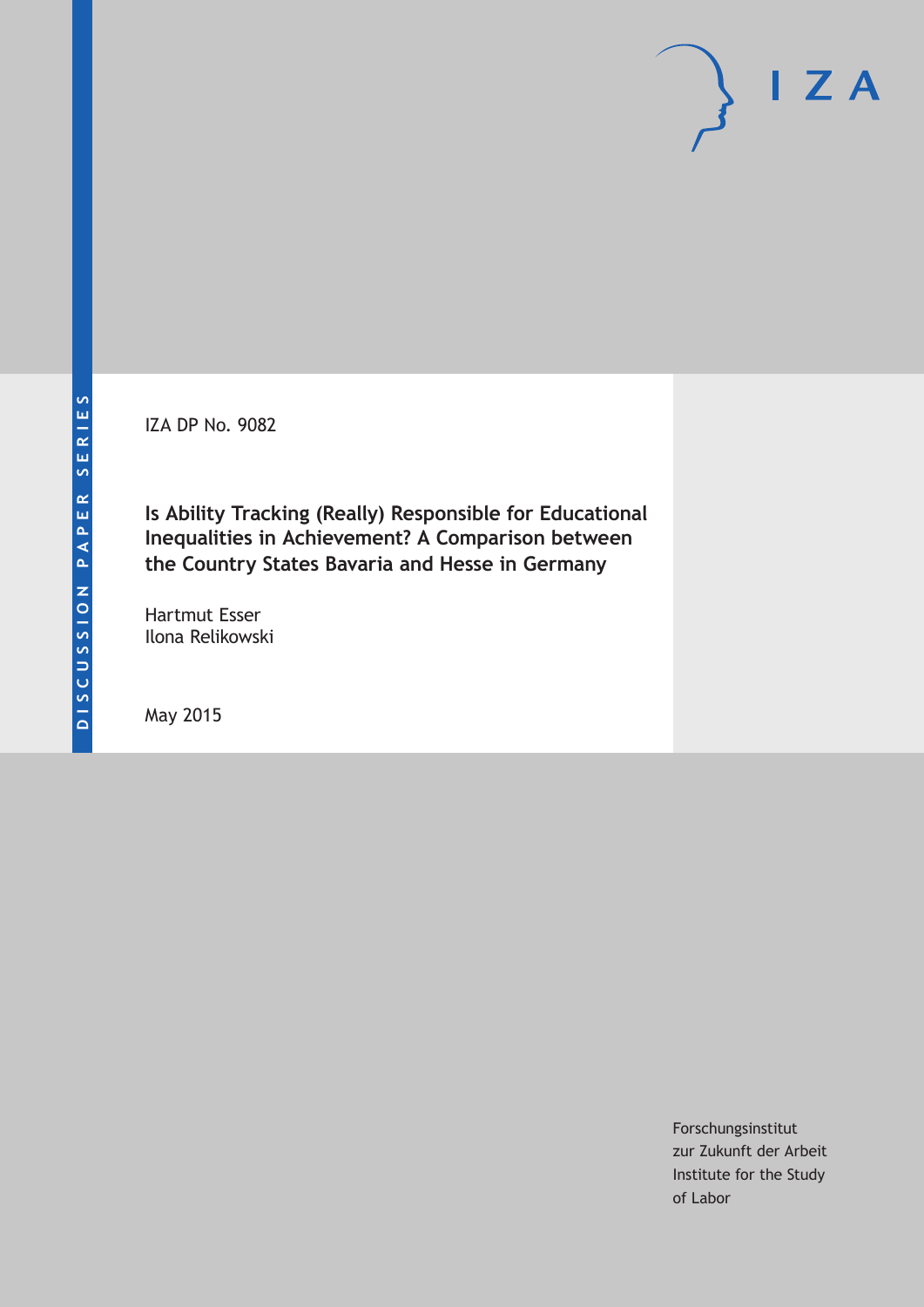# **Is Ability Tracking (Really) Responsible for Educational Inequalities in Achievement? A Comparison between the Country States Bavaria and Hesse in Germany**

# **Hartmut Esser**

*University of Mannheim and IZA*

# **Ilona Relikowski**

*University of Bamberg*

# Discussion Paper No. 9082 May 2015

IZA

P.O. Box 7240 53072 Bonn **Germany** 

Phone: +49-228-3894-0 Fax: +49-228-3894-180 E-mail: iza@iza.org

Any opinions expressed here are those of the author(s) and not those of IZA. Research published in this series may include views on policy, but the institute itself takes no institutional policy positions. The IZA research network is committed to the IZA Guiding Principles of Research Integrity.

The Institute for the Study of Labor (IZA) in Bonn is a local and virtual international research center and a place of communication between science, politics and business. IZA is an independent nonprofit organization supported by Deutsche Post Foundation. The center is associated with the University of Bonn and offers a stimulating research environment through its international network, workshops and conferences, data service, project support, research visits and doctoral program. IZA engages in (i) original and internationally competitive research in all fields of labor economics, (ii) development of policy concepts, and (iii) dissemination of research results and concepts to the interested public.

IZA Discussion Papers often represent preliminary work and are circulated to encourage discussion. Citation of such a paper should account for its provisional character. A revised version may be available directly from the author.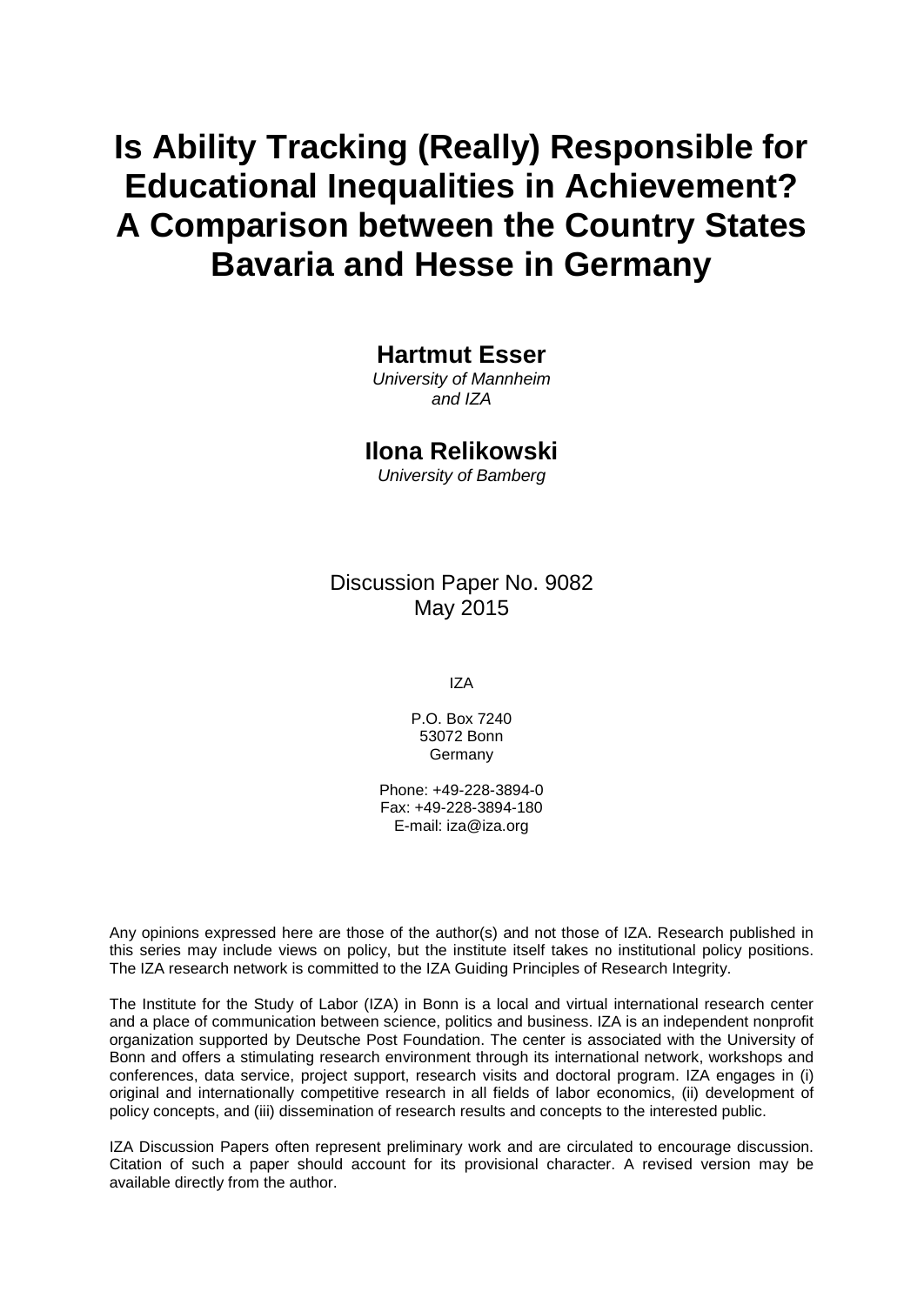IZA Discussion Paper No. 9082 May 2015

# **ABSTRACT**

# **Is Ability Tracking (Really) Responsible for Educational Inequalities in Achievement? A Comparison between the Country States Bavaria and Hesse in Germany**

It is still taken for granted that (early) ability tracking increases the impact of social origin on achievement in (lower) secondary education, but without gains in the overall level. This contribution addresses the question of whether this common conviction is really correct. The various deviations and inconsistencies obtained from analyses that use other approaches and data bases form the starting point. On the basis of a general theoretical model, the Model of Ability Tracking, we specify the preconditions for identifying the effects of ability tracking. These include considering the school level as well as cognitive abilities prior to ability tracking at the end of elementary school. Both conditions aren't included in common analyses using PISA data. As a consequence, effects of social origin have been systematically overestimated and those of cognitive abilities haven't been detected in the respective studies at all. Because PISA data are lacking information on cognitive abilities in the institutional sorting at the end of primary school and no other appropriate data set to compare educational systems is available, these assumptions will be tested with another data base: the BIKS-study. This study allows using the different levels of strictness of the institutional rules concerning ability tracking in the two country states Bavaria and Hesse in Germany. The results support the presumptions of the Model of Ability Tracking: If school effects on the one hand and cognitive abilities on the other hand were taken into account, all effects of a reinforcement of social origin disappear and increases in school effects of abilities on achievement are observed in Bavaria, the country state with an especially strict rule for ability tracking. Applying the misspecifications of the other approaches to these data, one again obtains their misleading findings, and they disappear by approaching the analyses to the specifications of the Model of Ability Tracking.

JEL Classification: I20, I24, I28

Keywords: educational systems, ability tracking, educational inequality, education and social origin, cognitive ability and educational achievement, school-effects, PISA-studies

Corresponding author:

Hartmut Esser Universität Mannheim, MZES 68131 Mannheim Germany E-mail: [hartmut-esser@t-online.de](mailto:hartmut-esser@t-online.de)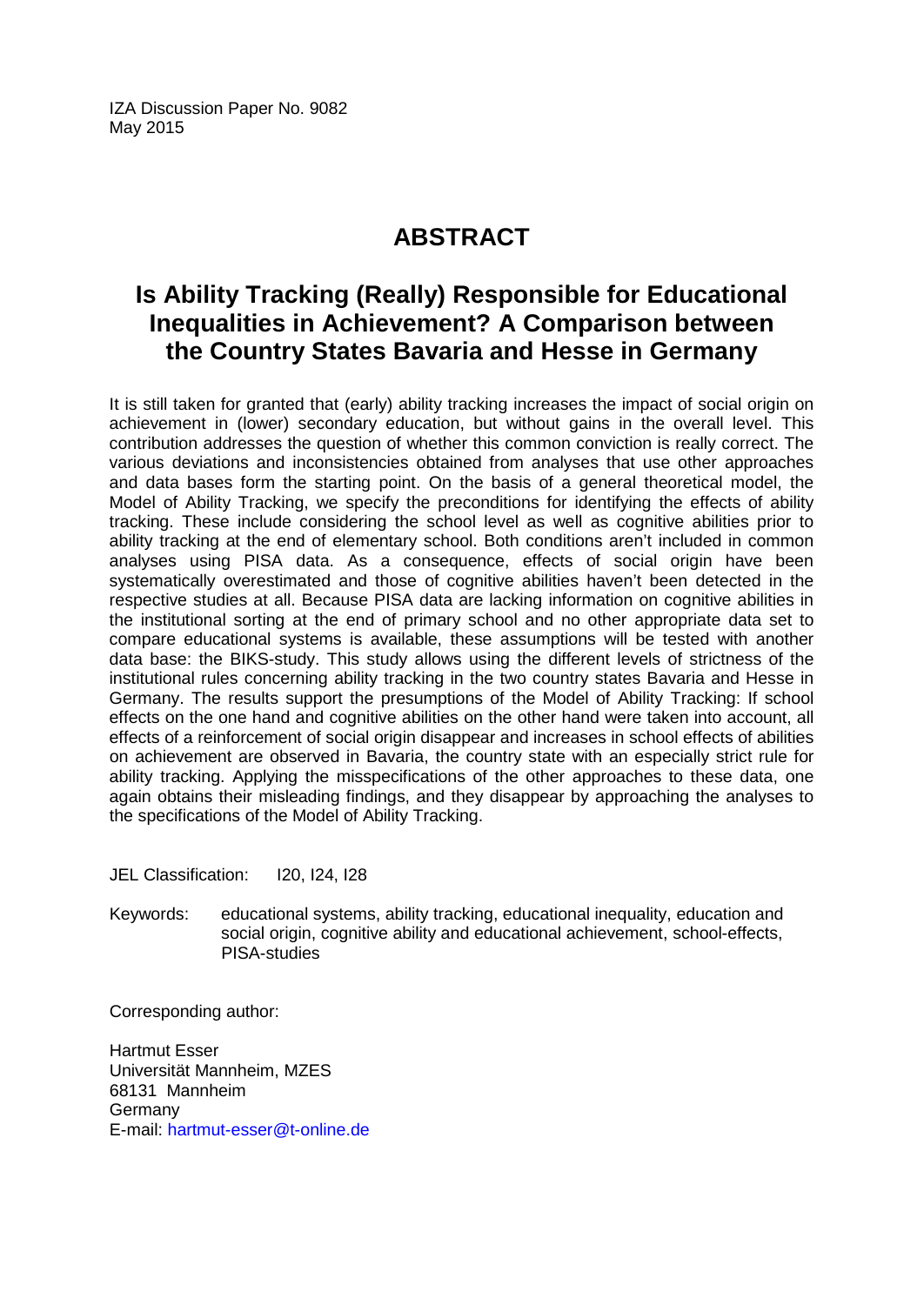#### 1. The problem

There is hardly a country without social (and ethnic) educational inequalities. Yet, there are substantial differences between the countries in terms of these inequalities. From the very beginning, the various hypotheses on the reasons for these differences have pointed to the effects of the educational systems. Educational systems refer to the institutional rules and organizational design of a certain society's or region's educational establishments. Of major interest is the question on the effects of *differentiation* and a specific *institutional* sorting on the basis of cognitive abilities or educational achievement at the end of elementary school. The reason for this is the presumption that a homogenization of learning environments has certain advantages. These include a better adaptation of curricula and lessons and perhaps even a cumulative increase in the learning success due to mutual contacts between pupils having similar talents, predispositions, and interests. The counter argument states that less talented pupils could no longer benefit from the more favorable learning environment of an integrated school and would possibly perform worse due to an assignment to lower valued types of schools entailing stigmatizations and a negative self-perception. This applied particularly in view of the assumption that sorting according to achievement almost inevitably involves *stratification*, i.e. the systematically different distribution of pupils according to their social origin to rather more general-academic in contrast to more specific-vocational school types, which clearly differ in terms of their social composition, the quality of their equipment, and their societal evaluations. For quite some time scholarly and public debates have agreed on the point that differentiation according to school tracks was indeed associated with social (and ethnic) educational inequality and that the expected increases in achievement tended not to exist. The results of most contributions and summaries indeed point in this direction. However, there are several exceptions and inconsistencies, which cannot be explained solely by common variations in the approaches used, the data and statistical methods.

This contribution aims at clarifying these anomalies, contradictions and inconsistencies. It starts with a summary of the most important approaches and empirical results on the effects of differentiation of educational tracks according to achievement and social origin (chapter 2). In chapter 3 these approaches and empirical results will be systematized within the framework of a comprehensive theoretical model, the "Model of Ability Tracking". This model particularly clarifies the prerequisites for identifying and separating effects of differentiation as compared to stratification and integration of an educational system. In this way it provides the basis for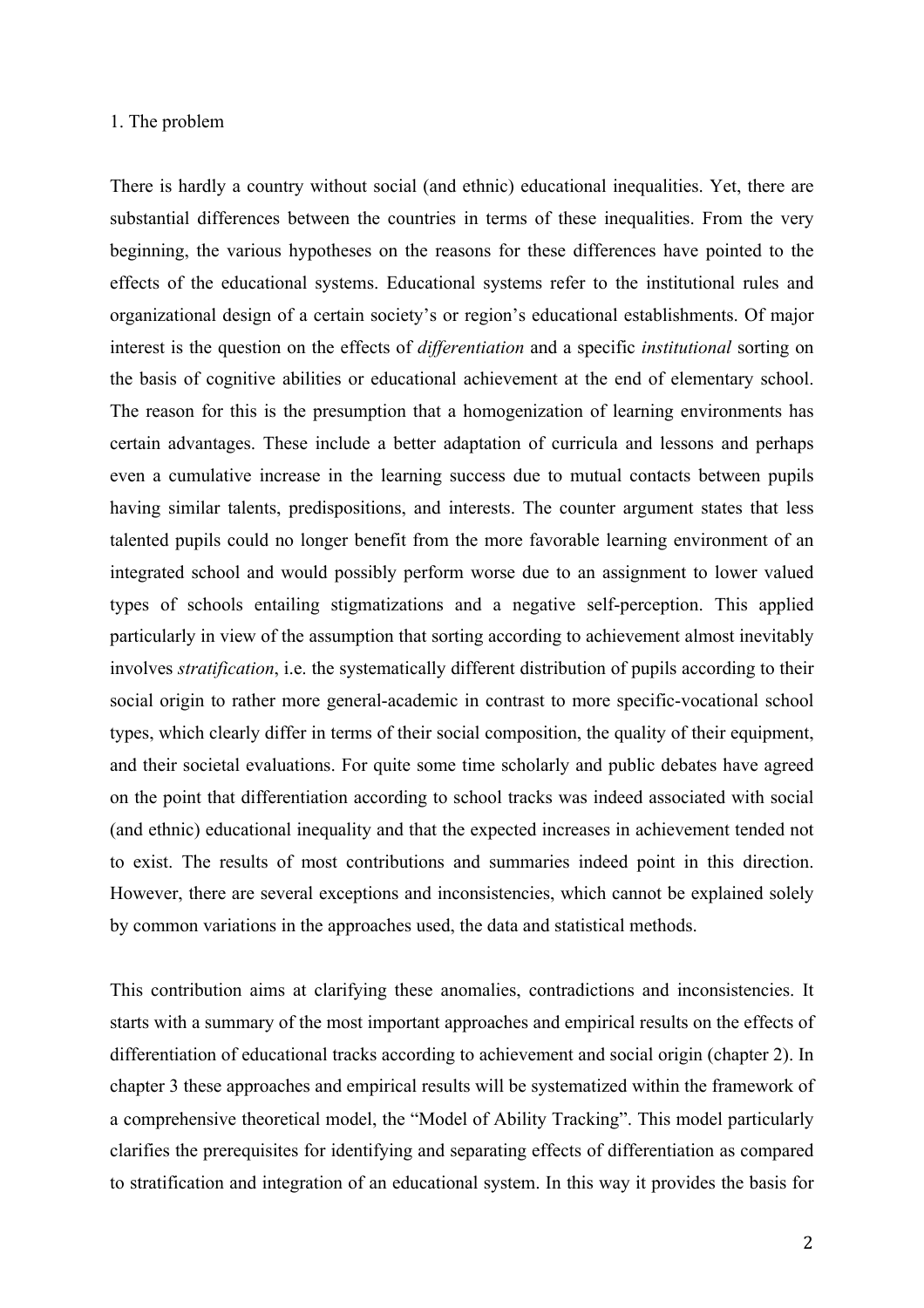a more explicit and systematic theoretical specification of empirical analyses, also in comparison to previous approaches with their partly quite inconsistent results (chapter 4). Because the internationally comparative studies on which most analyses are based do not provide the required data for such a test, a different approach has to be chosen. This is done using data from BiKS, a panel study on educational pathways in elementary school and subsequent secondary school in Germany. These data allow for a comparison on the basis of the theoretical model between Bavaria and Hesse – two representative country states of the Federal Republic of Germany with different rules according to which differentiation is organized and which vary (substantially) in their degree of strictness. In chapter 5 we will describe the data used and the approach. The results of the analyses done on the basis of the Model of Ability Tracking and in comparison to the findings of previous approaches will be reported in chapter 6. In chapter 7 we will shortly evaluate the main results within the framework of (ongoing) scholarly and public debates.

# 2. Approaches and findings

Indeed there seems to be ample empirical evidence for the impression that differentiation according to achievement reinforces educational inequalities without increasing the performance level (cf., *inter alia*, Alba et al., 2011: 401ff.; Ammermüller, 2005; Bauer and Riphan, 2006; Betts, 2011: 368, 377; Horn, 2009, 2013; Hanushek and Wößmann, 2006; Hanushek and Wößmann, 2011: Chapter 4.4.4; Meier and Schütz, 2007: 19ff., 24; Müller and Kogan, 2010: 225ff.; Vandenberge, 2006: Chapter IV; van de Werfhorst and Mijs, 2010: 415ff.; Wößmann, 2009: 27ff.; Wößmann et al., 2009: Table 7.A2). Virtually all contributions are based on the distinction between *two* levels: the individual level of children and families on the one hand and the level of countries and the respective educational systems on the other hand. The level of schools and school classes is not considered any further. In addition, mostly used PISA data are lacking information on prior abilities and performance development at the end of elementary school. We refer to this approach as Standard Approach and to the result obtained using this approach as *Standard Result*. There are, however, a couple of findings deviating from the Standard Result and even partly clear contradictions. They particularly occur when another theoretical and methodological approach than the Standard Approach is applied and insofar they do not represent merely the not uncommon, often idiosyncratic anomalies in replications.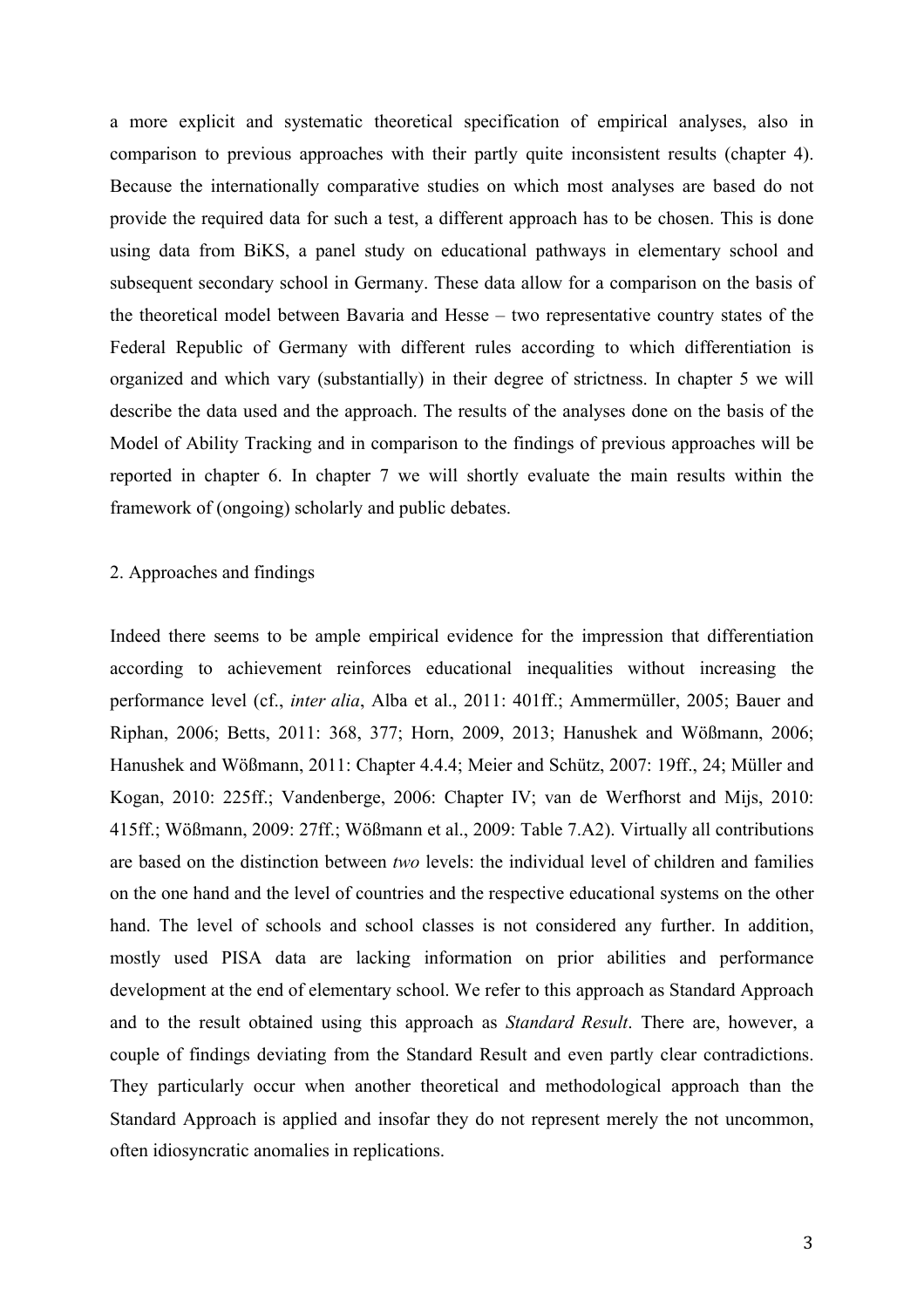Already the simple *OECD reports* on the PISA studies containing descriptive results for the meanwhile available data of five surveys conducted between the years 2000 and 2012 suggest that the relation between differentiation and stratification in terms of achievement is more complex than is often assumed. There was a convergence of the level of achievement and social permeability between the years 2000 and 2012, although there had been no (visible) substantial institutional changes, in particular not in the countries with integrated educational systems (OECD, 2014). In fact, Canada and Finland, for example, with their strict integrated educational systems remained also in the year 2012 the two countries displaying the (altogether) highest achievement levels and the highest social permeability. However, simple inferences are still difficult: In the year 2012 achievement levels in Germany and Switzerland, for instance, were substantially higher than in Sweden with its integrated educational system in the year 2000, whereby the achievement level in Sweden had decreased over the years without any discernible institutional changes in terms of institutional sorting.

Contributions with multivariate analyses also provide evidence for the hypothesis that other processes and conditions than differentiation as compared to integration are responsible for the cross-country differences. If controlled for, it becomes apparent that differences in inequalities on the basis of social origin between differentiated and integrated systems already exist *prior* to sorting and that there is subsequently no special own effect of sorting (cf. Waldinger, 2006 or Ruhose and Schwerdt, 2015 for a replication of the Standard Result considering effects of social origin for elementary schools using data of PIRLS; Merry, 2013: 234ff. for a similar comparison between the USA and Canada). Differences in early preschool attendance, i.e. previous performance development, obviously play a major role (Schlotter, 2011: Table 5). This corresponds to the (admittedly: again only descriptive) finding that pupils already perform better at elementary school in the country states of Bavaria and Baden-Württemberg in the Federal Republic of Germany with their particularly strict rules of differentiation (in 2009), especially as compared to the city states Berlin, Bremen and Hamburg (Böhme and Weirich, 2012: Table 5.1), and that this apparently merely continues in secondary school (Schipolowski and Böhme, 2010: Table 5.1; Esser, 2013: Tables 1 and 2), even in comparison with the specific conditions in (other) big cities (Böhme and Weirich, 2012: Figure 5.3).

Different results than those of the Standard Approach will also become apparent if one considers *subsequent* developments: Using data of the International Adult Literacy Survey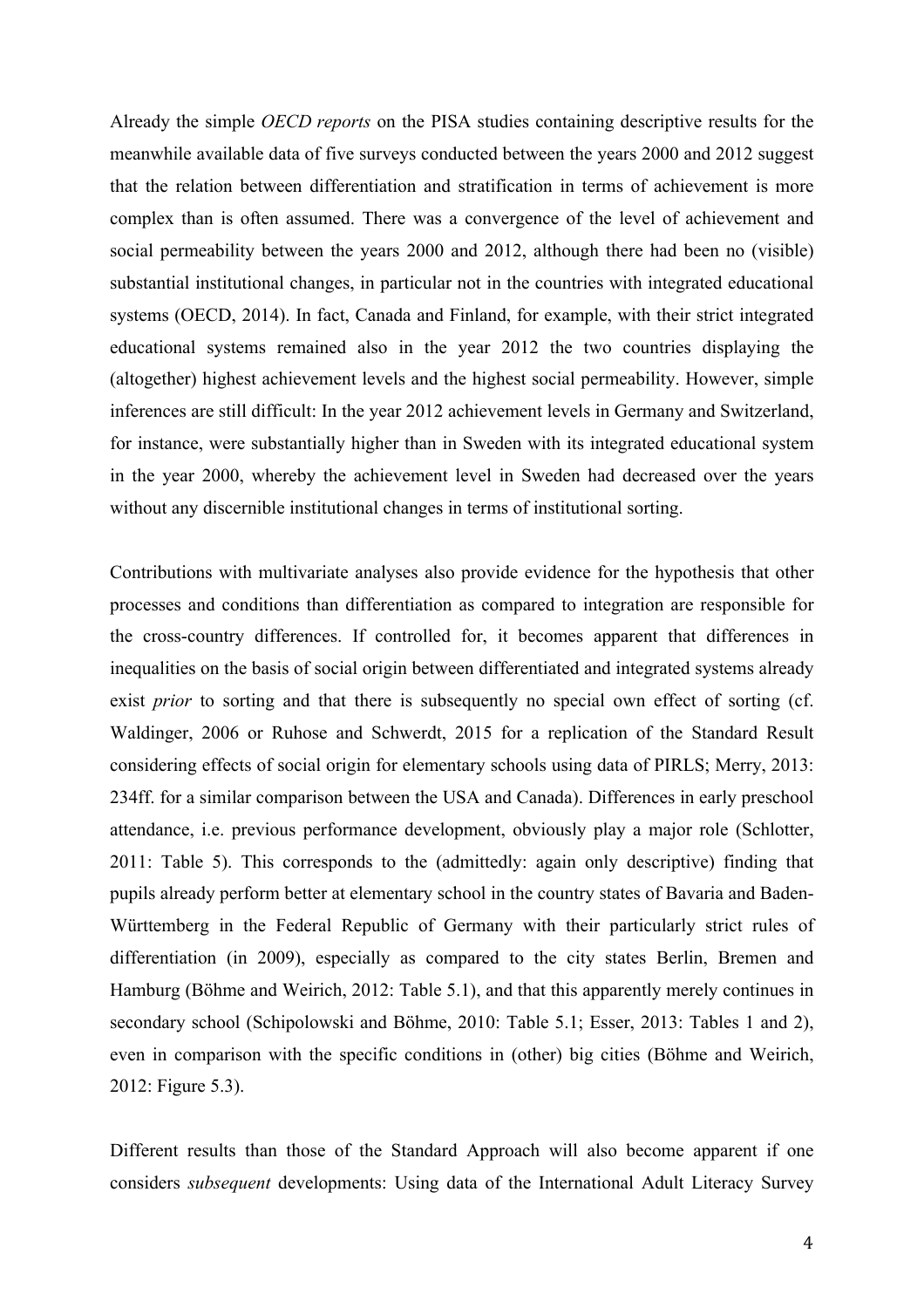(IALS), Brunello and Checchi (2007: Table 14) find a reduction of the effects of social origin on performance in terms of differentiation two years after compulsory education for the then seventeen year old pupils. With regard to other aspects of educational success, like educational attainment, drop out, and tertiary education, differentiation still reinforces the effects of social origin. Dustmann et al. (2012: Tables 2, 3 and 5) prove that misallocation of pupils whose performance is close to the cut point of the requirements of institutional sorting in terms of differentiation has no long-term impact on the labor market success, neither with regard to income nor to (full-time) employment and even not with regard to occupational status. One has also to keep in mind that stratifying effects not necessarily have to be connected with sorting itself, but with other characteristics of the school types, which are not necessarily linked to sorting, like quality of the equipment and teachers' motivation (Burgess et al., 2014: Chapter 5). In addition, all these results are subject to the reservation that the available (cross-sectional) data do not allow for drawing causal conclusions and that the various methods for controlling unobserved heterogeneity often require special assumptions.

This is the reason why results of *experiments* on the reorganization of a differentiated system into an integrated one are particularly revealing (Betts, 2011: 357ff., 371ff.). There have been several natural experiments on the occasion of changing the educational systems from differentiation to integration in Great Britain, Sweden, and Finland. Overall, the effects are rather weak or completely missing, partly contrary to the expectations, or they do not relate to educational achievement, but to educational attainment, to military aptitude tests, or future income on the labor market. In addition, in case of natural experiments in single countries it always remains unclear, whether changes were caused by unobserved other processes of social change. The only experiment, which avoids this problem via randomization, was conducted in Kenia. For this experiment Duflo et al. (2011) report a significant improvement of the achievement level in the schools differentiated according to ability, even after controlling for various covariates and with an at least one-year sustainability. This strongly suggests that differentiation (strictly) according to ability may after all have the intended positive effects, because the decisive confounding variable was already structurally controlled through the special situation in Kenia where children displayed only small differences in terms of social origin. Without doubt, one can question whether this result may be transferred to western industrialized countries. However, this might have little to do with the fact, that the experiment involved African children and teachers and that social inequality was not particularly pronounced.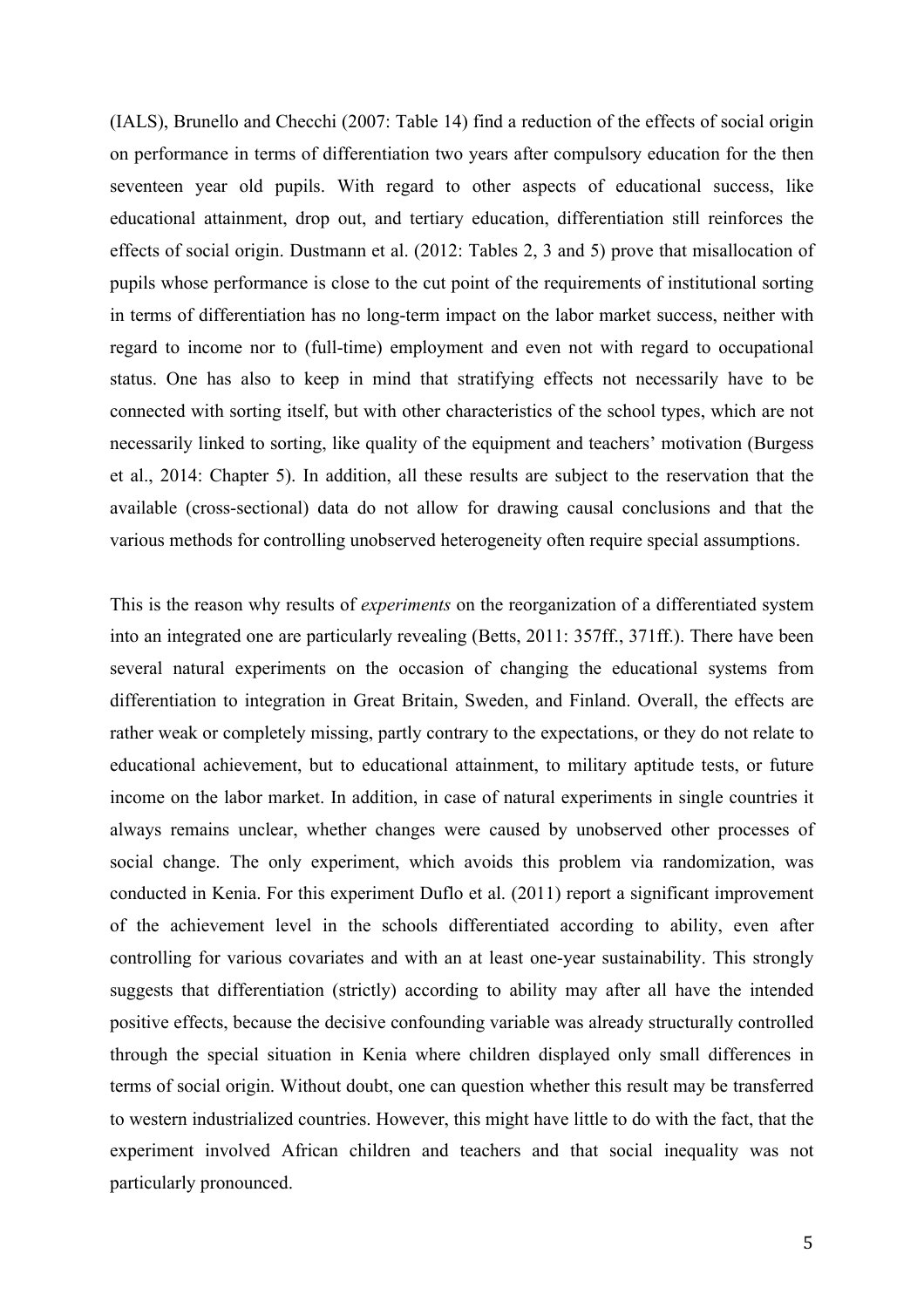In addition, one would only expect specific effects of homogenization according to achievement, if differentiation *indeed* involved a sorting *strict* by abilities and were *not* confounded by other characteristics like social or ethnic origin (cf. Betts, 2011: 353ff.). Controlling for the stringency of sorting according to ability, including the binding force of recommendations limiting parents' freedom of choice or selectivity based on achievement in terms of recommendations for the higher tracks, effects of social origin both on attainment and on achievement clearly diminish or even disappear completely (cf., *inter alia*, Bol et al., 2014; Dronkers, 2015; Dronkers and Korthals, 2015; Korthals, 2012; Marks, 2005, 2014; Verwiebe and Riederer, 2013).

The most striking anomaly of the Standard Result appears, however, when one includes *schools and school classes* as an *own* level in the analysis in addition to the two levels of educational systems and children and their families of the Standard Approach, just as was done first by Dunne (2010) followed by Dronkers et al. (2011, 2012). Considering schools and school classes reveals clear effects of the proportion of higher status children within schools. Yet, at the same time one observes a *decrease* in the effect of *individual* social origin – and thus a *higher* social *permeability* for higher achievement in *differentiated* educational systems. In addition, the effect of social origin increases (slightly) with the proportion of higher class children in schools and school classes in a kind of Matthew-effect. This result has meanwhile been confirmed by other studies (Bol et al., 2014: 20ff.) and obviously applies also to children from families with migration background (Dronkers et al., 2011: Table I; Dronkers et al., 2012: Table I; Dronkers and Korthals, 2015; Teltemann, 2012: Chapter 6.2; Verwiebe and Riederer, 2013: Tables 3 and 4). Accordingly, differentiation does *not* exert its disadvantageous impact through the effects of *individual* social origin, but through social *segregation* within schools and school classes as a consequence of sorting. A combination of differentiation according to performance *and* social de-segregation of schools would thus possibly yield an optimum, especially for children from lower social strata. Stronger social barriers to performance development in secondary education in case of an integrated educational system as compared to a differentiated one would, however, contradict the Standard Result. To mark these differences and deviations, the approach considering *three* levels, including schools' composition, shall be referred to as *DVD Approach* and the quite counterintuitive finding shall be denoted *DVD-Puzzle* (as an acronym for the authors of the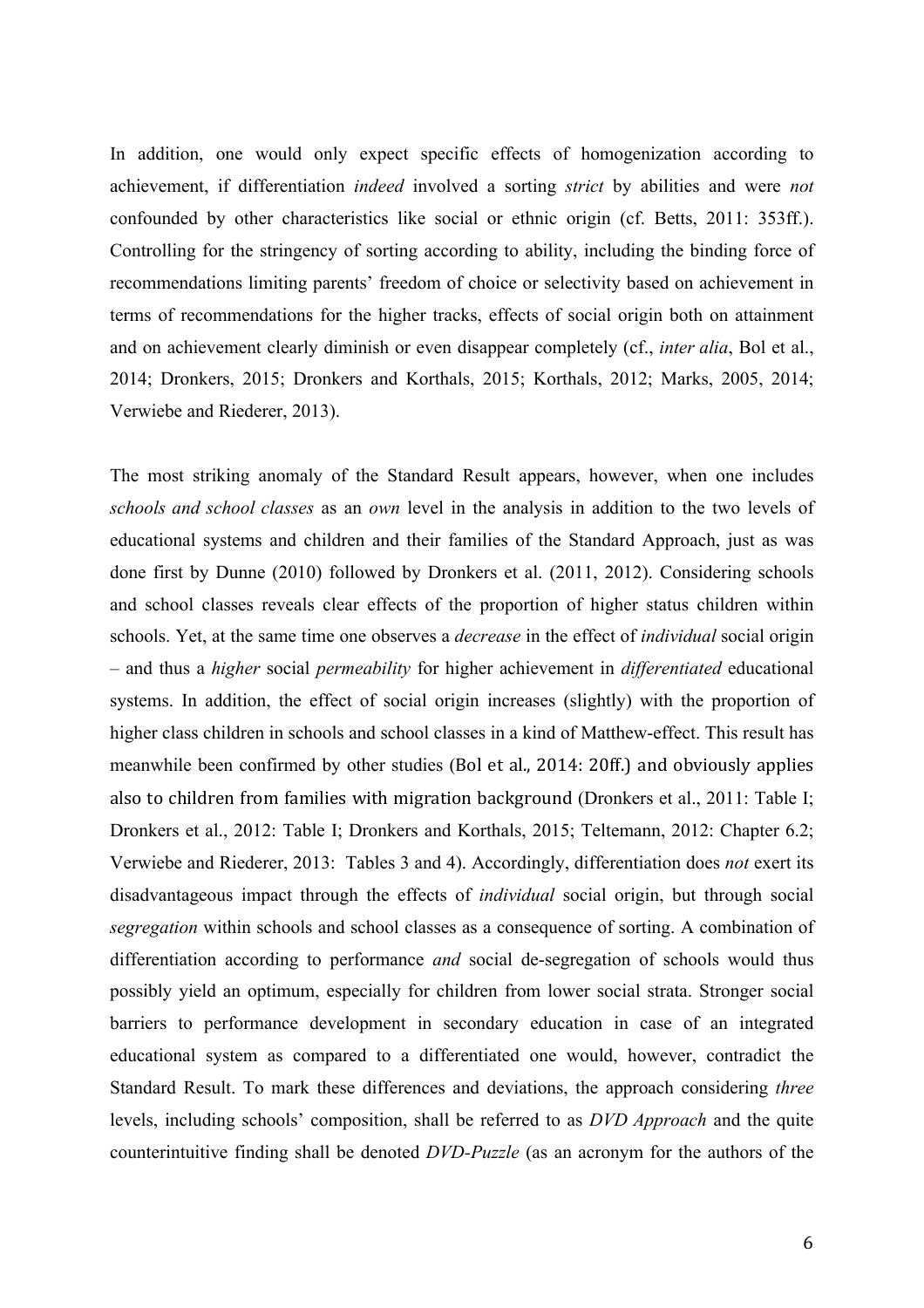respective contributions: Dronkers, Van der Velden and Dunne; cf. also Esser 2015a, 2015b, 2015c).

# 3. The Model of Ability *Tracking*

It would be a hopeless attempt to disentangle the various inconsistencies and anomalies of the Standard Approach by investigating all possible variations in the approaches, data, and analysis strategies. Figure 1 outlines (therefore) a theoretical model, i.e. the Model of Ability Tracking (MoAbiT), which systematically specifies the conditions and processes being important for school achievement development. It is designed to discern the differences between the various approaches, identify possible misspecifications, classify empirical findings, and resolve, as far as possible, the different anomalies and inconsistencies.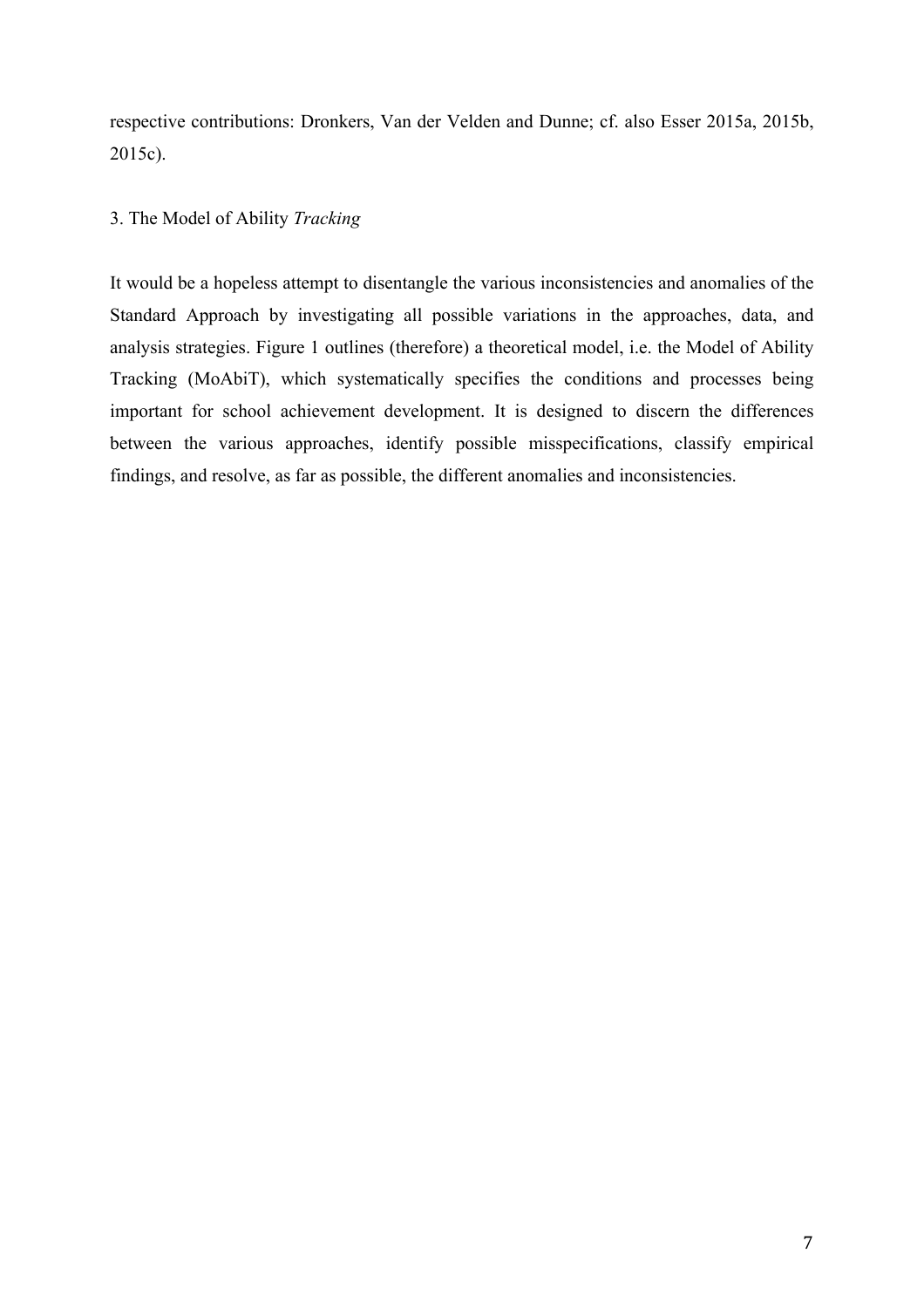



Differences in educational achievement in general, i.e. in principle in all kinds of educational systems, constitute the central explanandum. Early development of cognitive abilities within the families and the emergence of differences in cognitive abilities according to social origin constitute the starting point for all other processes (path 1). Then follows the development of early school-related skills, possibly already at preschool, and the development of educational achievement up to the end of elementary school (path 2). The most important individual conditions for the achievement in secondary education (and subsequent education) are the cognitive abilities developed in family, preschool, and elementary school as well as the achievement before sorting (path 3). The causal mechanism is the higher efficiency of learning for a given input for children with higher cognitive abilities and prior achievement (path 3): Students with higher cognitive abilities will translate the same learning content in a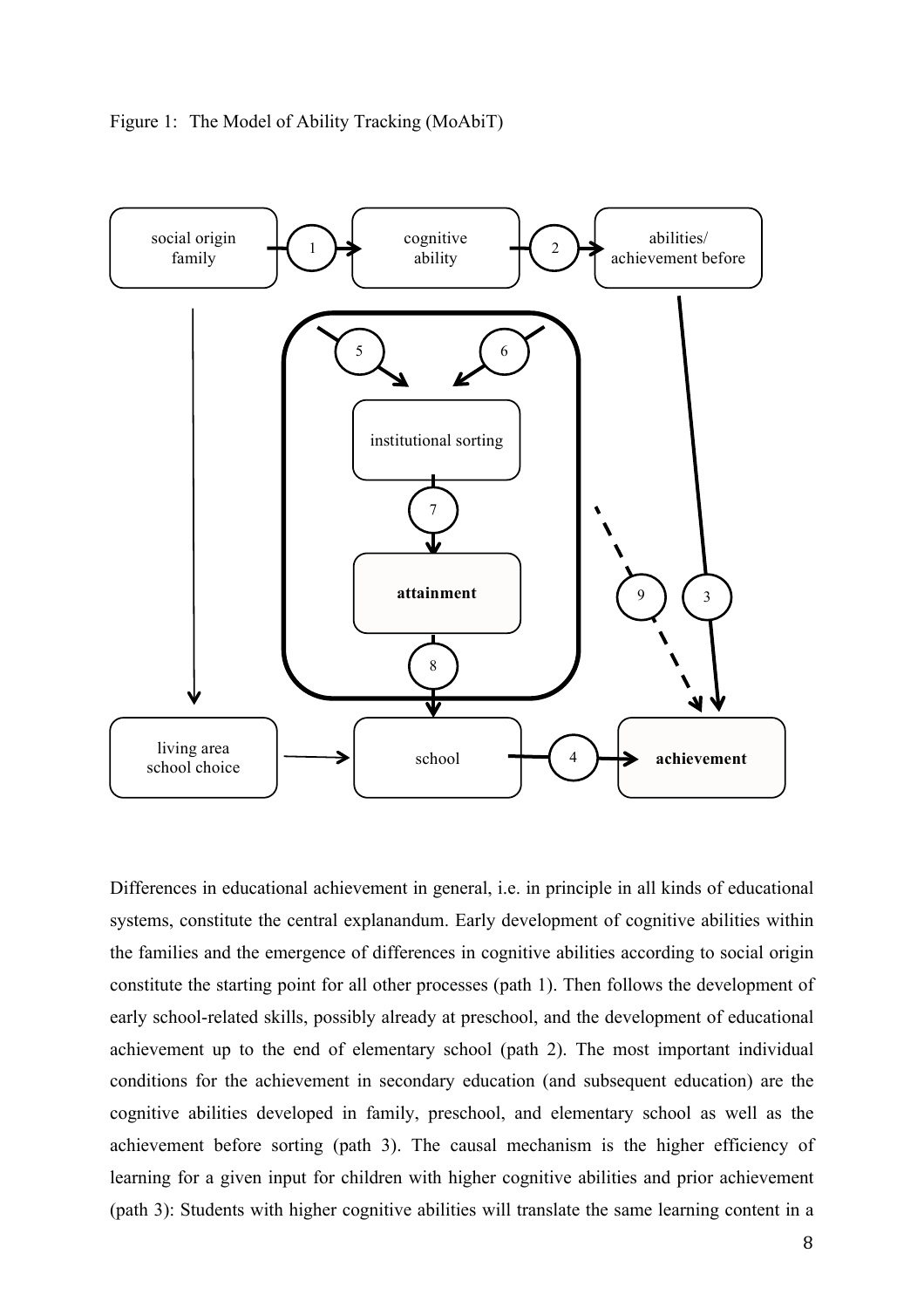better learning outcome. The context of the school in secondary education, then, constitutes the current institutional learning environment for the acquisition of skills and subsequent achievement. This possibly involves certain *school effects*, which are generally connected with differences in incentives and opportunities for learning in terms of the various characteristics of schools and school classes (path 4).

Paths 1, 2, and 3 then describe the influence of the family and the prior institutional impact on current achievement, and path 4 depicts the current institutional influence thereupon. Together they constitute the basic model for explaining achievement and the effect of social origin in this process. In addition, other influences on children's achievement and the schools' characteristics may be important. Examples are the respective living environment, the assignment to school districts, and the (possibly also targeted) parents' choice of place of residence and school.

The model assumes (implicitly) an integrated educational system: There is no specific division of educational tracks through regulations of the educational system. In case of a differentiation, *institutional* sorting into different school types and educational tracks becomes important. This institutional sorting is programmatically, however not always actually, based on prior achievement at elementary school and the connected recommendations by the teaching staff: Depending on the specific rules of the educational system for differentiation, parents have the opportunity for an independent own decision on the further educational track (path 5). And depending on the concrete organization, the teaching staff can deviate from sorting strictly according to achievement. For example, they may have stereotyped expectations and efforts based on children's social origin with regard to their achievement, but above all, with regard to the assessment of the achievement in form of marks and recommendations (path 6). In addition to the indirect impact of the so-called *primary effects* via the development of cognitive skills and school-related achievement prior to institutional sorting (paths 1 and 2), one can specify two more effects of social origin for the generation of differences in institutional sorting based of children's social origin: *secondary effects* of parents' educational decisions, which may deviate from the actual achievement and teachers' recommendations; and independently from that, the here so-called *tertiary effects* of the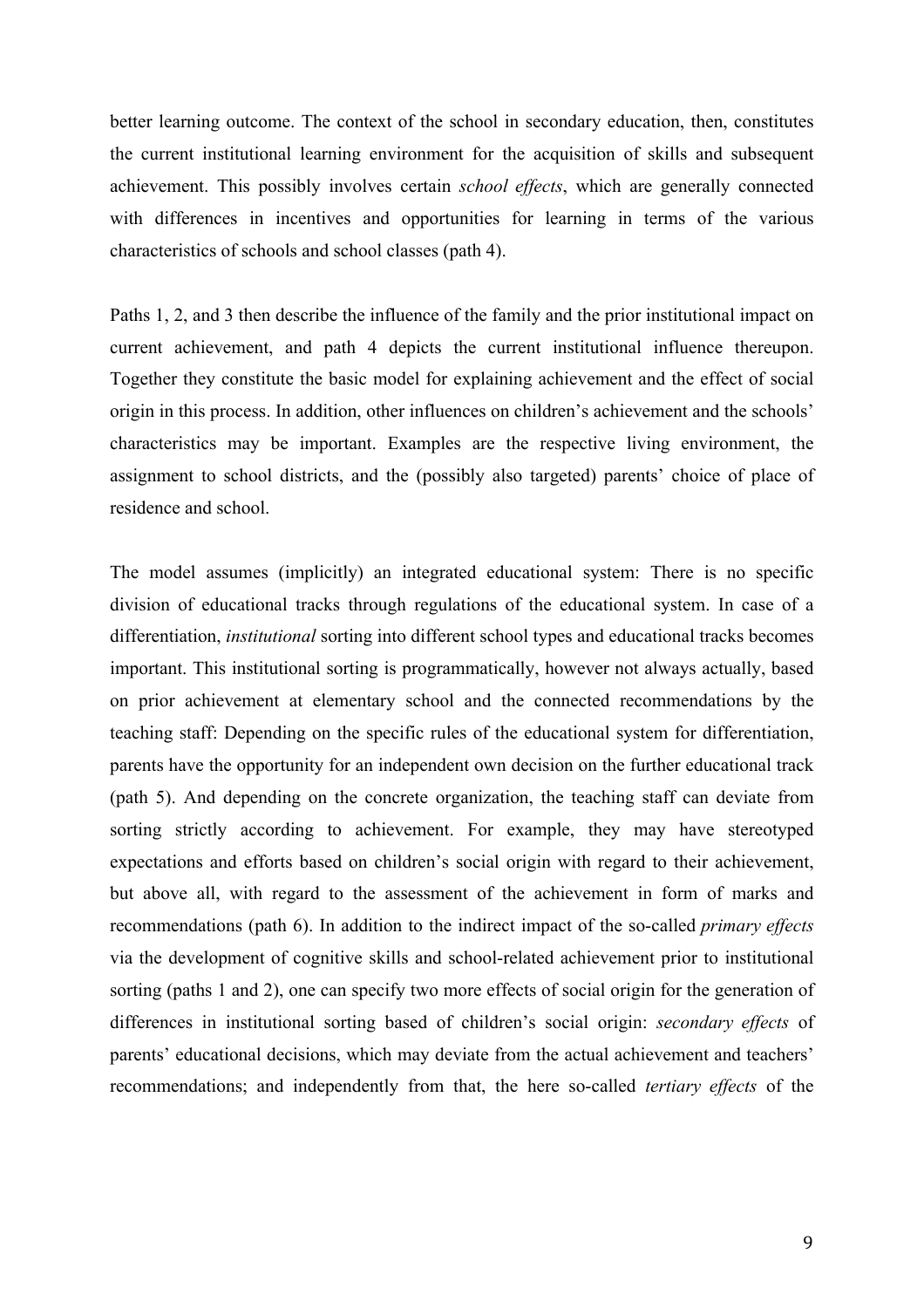teaching staff's stereotyped expectations, efforts, evaluations and recommendations and their effects on institutional sorting.<sup>1</sup>

The actual sorting is then the combined result of two different processes. *First*: the *development* of children's *achievement* until the end of elementary school resulting from early *primary* effects on the one hand (path 1) and from subsequent additional institutional influences from pre- and elementary school on the other hand (path 2). *Second*: independent from that, *deviations* in the sorting process strictly according to the observable achievement at this point either due to *secondary* effects of parents' decisions (path 5) or to *tertiary* effects of teachers' socially biased expectations, efforts, and evaluations (path 6). Sorting *strictly* according to abilities and achievement (with given primary effects) would then more likely occur in case of weaker secondary and tertiary effects. In addition, the weights of the effects may vary according to the conditions and rules of the educational systems: via restricting or allowing parents' freedom of choice in terms of secondary effects and/or via higher or lower selectivity regarding the achievement by the *organization* of schools and instructions in terms of tertiary effects.

The sorting process completed in this way then determines, according to the administrative rules the differences in children's allocation to the various school types and their participation (path 7). From this results in turn a different composition of schools than in integrated systems as regards achievement and pupils' social origin (path 8) – varying in each case (with given primary effects) according to secondary and tertiary effects. The bordered boxes in Figure 1 summarize the processes in a differentiated educational system with institutional sorting according to achievement, which differ from those of an integrated system and from the basic model. $2$ 

<sup>&</sup>lt;sup>1</sup> The denotation of these three effects follows and extends the well-known distinction between primary and secondary effects by Raymond Boudon for explaining educational inequalities in terms of educational *attainment* and *sorting* (Boudon, 1974: 20-39; for further background information and various types of this distinction: Jackson, 2013: 3ff.). Primary and secondary effects relate to the process of institutional sorting (according to achievement) through *families'* influences. The extension to 'tertiary' effects refers to *additional* effects of social origin on the sorting process via the *school* context: Do *teachers*' attitudes vary according to children's social origin, possibly with consequences for children's achievement itself, but particularly for the evaluations in terms of marks and recommendations based on achievement?

<sup>&</sup>lt;sup>2</sup> Paths 1 and 2 and 5 to 7 in Figure 1 correspond to the model by Erikson et al. (2005: 9732) for explaining inequalities in educational *attainment*. Their model does *not* consider subsequent *achievement* in secondary school (on this cf. Jackson, 2013: 18f.).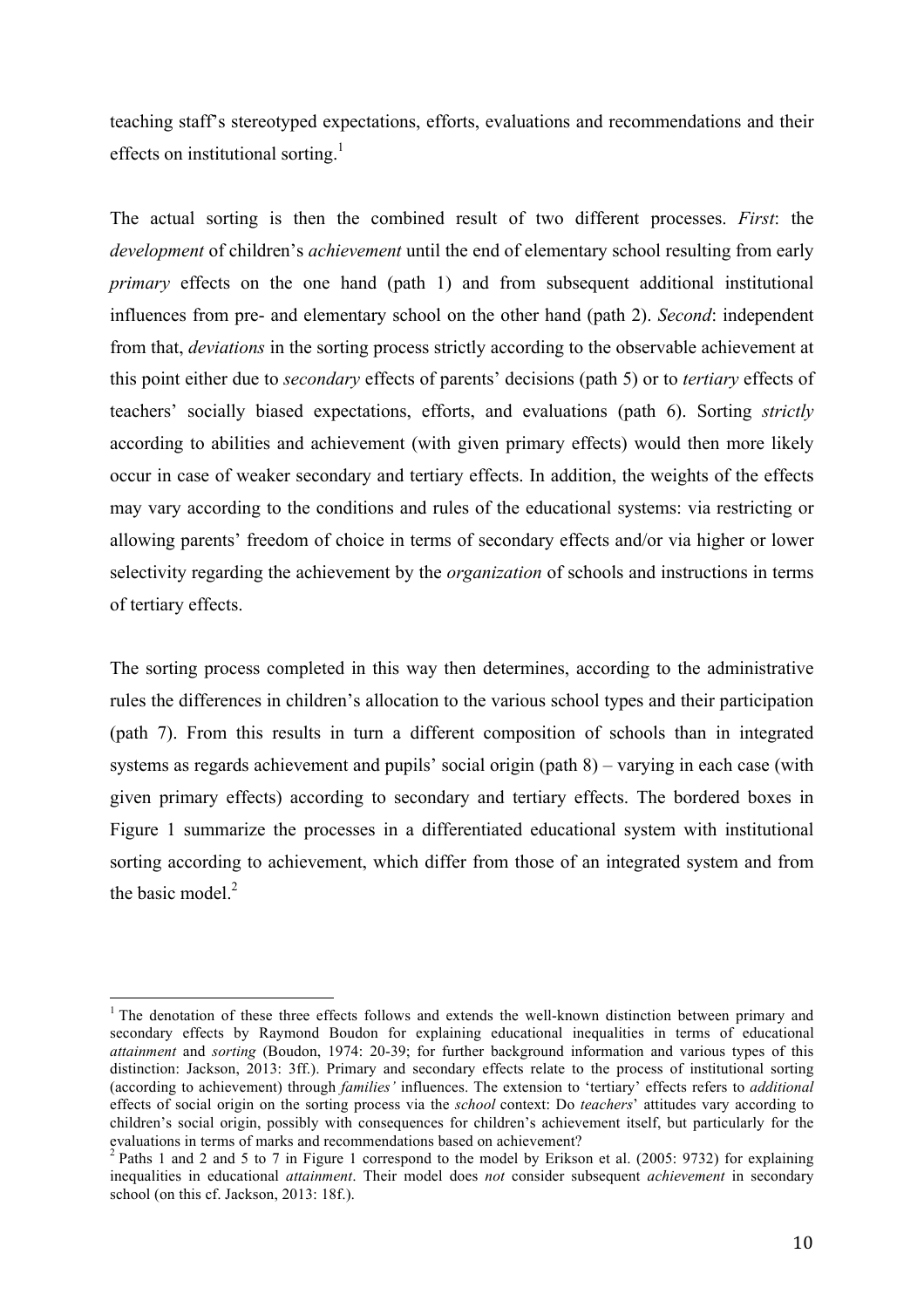The *total* effect of *differentiation* on achievement as compared to integration, thus, consists in an *indirect* effect of institutional sorting and the various school effects (paths 5 to 6 and path 4) and a possibly remaining *direct* effect (path 9). Effects of differentiation are just part of the total effect of an educational system, like, for example, differences in the *input* of schools with regard to expenditures and quality or differences with regard to schools' *organization* and instruction including, for example, control of and incentives for the teaching staff. This makes it necessary to control for the peculiarities of input and organization as well as for other (macro) conditions of the receiving countries, like the socio-demographic and economic situation, cultural traditions, and general educational policy (cf. Esser, 2015a: Chapter 2).

### 4. Implications and theoretical expectations

The Model of Ability Tracking reveals the complexity of identifying the special effects of differentiation in comparison to integration. This is particularly true, if one aims at separating the *stratifying* effects from those of *differentiation* as institutional sorting according to cognitive abilities and prior achievement. This includes five implications.

*First:* Institutional sorting according to cognitive abilities and prior achievement *alone* has *no* effects. It initially involves only a decomposition of the total variance in terms of cognitive abilities in one part within schools or school types and another one between them. In order to refer to effects of differentiation, there have to be effects of the composition of schools or school types *in addition to* the mere decomposition of the distribution.

*Second*: Effects of differentiation (in addition to a possible direct effect) follow the indirect path of the effects of institutional sorting within schools and school classes and subsequent school effects, particularly the *then* given composition according to cognitive abilities and social origin. Institutional sorting assigns children after elementary school to different school types and also to spatially separated schools and single school classes. This generates *more* homogenized learning environments with regard to abilities and social origin as compared to integration (path 8). With this homogenization and spatial separation one can expect that peer contacts between children having similar abilities and social origin will be more frequent and more stable and that this results in a *higher* exposure to learning-related interactions, which causes additional effects going beyond the mere distribution (path 4). The additional (system) effect in question would appear empirically as an *interaction* effect between differentiation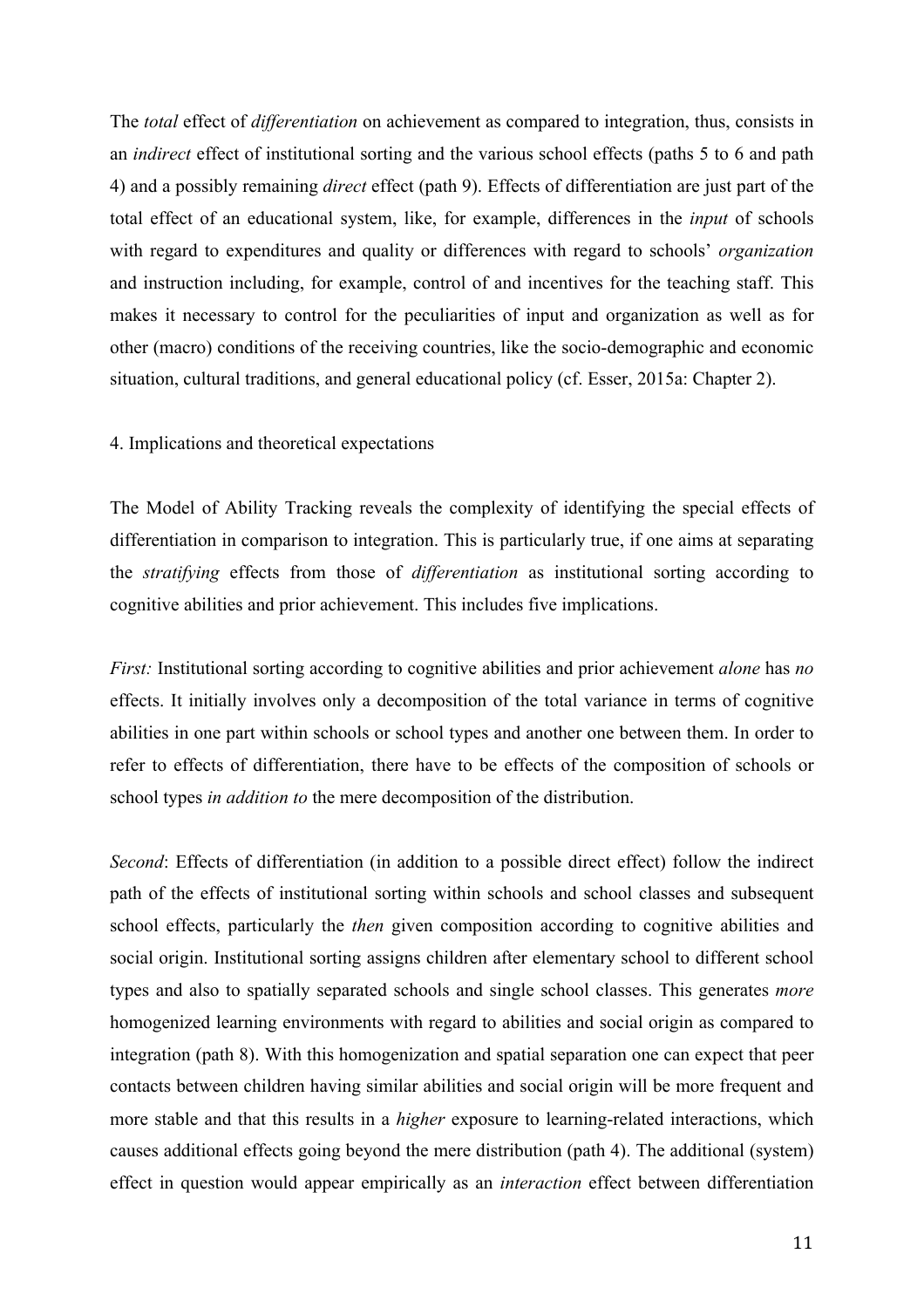and the composition of schools and school classes according to cognitive abilities and social origin.

*Third*: Depending on the *strength* with which selectivity is based on achievement in institutional sorting, distribution according to achievement may be weakened and sorting according to other factors, like social origin, may be fortified: The stronger secondary and tertiary effects – with given primary effects – are, the less likely the homogenization in schools and school classes in terms of cognitive abilities, intended by institutional sorting, will occur. In addition, sorting could have a weaker impact through the school effect in question.

*Fourth*: School effects can relate to aspects of differentiation according to achievement and/or to those of stratification of schools and school classes in terms of the various *school types*: effects of homogenization of achievement levels on the one side, as compared to effects of the composition according to social origin, in terms of equipment, quality and schools' prestige as well as qualification and efforts of the teaching staff on the other side. Insofar as school types already differ with regard to the curricula, one would anyway expect differences in achievement: An exposure to more academic general contents as compared to more occupation specific contents will necessarily yield other learning results – even if everything else remains the same.

*Fifth*: Controlling for the mentioned indirect effect, one would expect *no* additional *direct* effect of differentiation (path 9 equals zero): All effects of differentiation are based on the homogenization of schools and school classes through sorting and the associated general school effects. If an additional direct effect would yet occur, it was due to other mechanisms, like anticipating the institutional sorting and the resulting presumably particularly early efforts in the families towards prior high achievement in elementary school or differences in the teaching staff's focus on achievement within schools.

The identification of the effects of educational systems and particularly the separation of the effects of differentiation from those of stratification, thus, necessarily requires three conditions: *First* the measurement of children's cognitive abilities and achievement prior to sorting, *second* the consideration of schools and school classes as an intervening level, and *third* that the effects of the composition of schools and school classes according to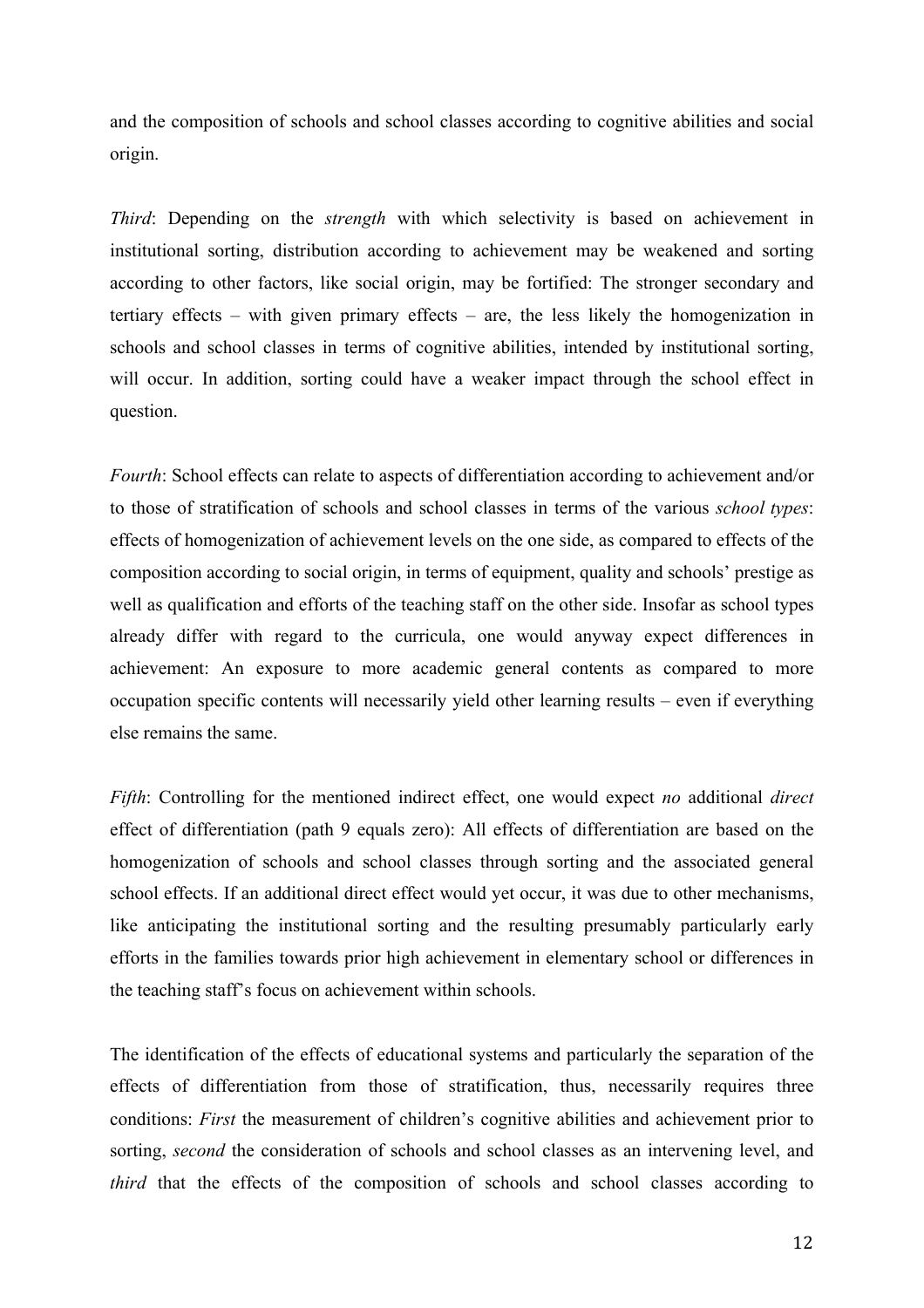achievement can be separated from those of stratification based on the composition according to social origin, school types, curricula, schools' quality, and teaching staff's efforts.

Table 1 summarizes the hypotheses on the (direct) effects of differentiation according to the MoAbiT that can be expected when these factors are controlled.

In terms of the *general* conditions for the acquisition of competencies in secondary school, the MoAbiT presumes positive effects of social origin due to the primary effects of the family, though they become less important in the course of school attendance and with the control for aspects of achievement (effect  $SES \ge 0$ ). Positive effects would, however, occur in any case for cognitive abilities (effect ABL +). In terms of the effects of schools and school classes, there should be no effect of the composition according to social origin, if schools' quality and the teaching staff's efforts were controlled. In addition no interaction between individual origin and the respective school effects (SSES and SES·SSES each = 0) should occur, because it would hardly change the composition according to achievement, and everything else would be controlled by inclusion of school's quality and the teaching staff's efforts in the analysis. Things would be different with regard to cognitive abilities. Here, one would expect positive school and interaction effects (both SABL and ABL·SABL +): The reinforcement of the effect of cognitive abilities in schools and school classes with higher proportions of talented children makes up the core of the MoAbiT's argument based on learning theories, which propose an increasing effect of the same exposure for higher abilities by a higher learning efficiency. Finally, the MoAbit suggests an own positive effect for the *Gymnasium* as compared to the other school types – already because of its rather academic curriculum alone, but also because of the usually empirically observed better equipment and quality. The effect should, however, diminish and – finally – disappear completely, if these features were controlled (GYM  $\geq$  0).

In terms of the *specific* effects of differentiation there should be *no* direct (additional) effect of educational systems (differentiation equal to 0) after the respective controls according to the MoAbiT. At most, indirect effects of homogenization and associated (additional) school effects mentioned above under points 2 and 3 could occur. In addition, neither changes in terms of the effects of individual social origin and homogenization of schools and school classes according to social origin are not expected (SES Diff and SSES Diff each  $= 0$ ), nor changes in terms of individual cognitive abilities  $(ABL\cdot Diff = 0)$ . One would expect,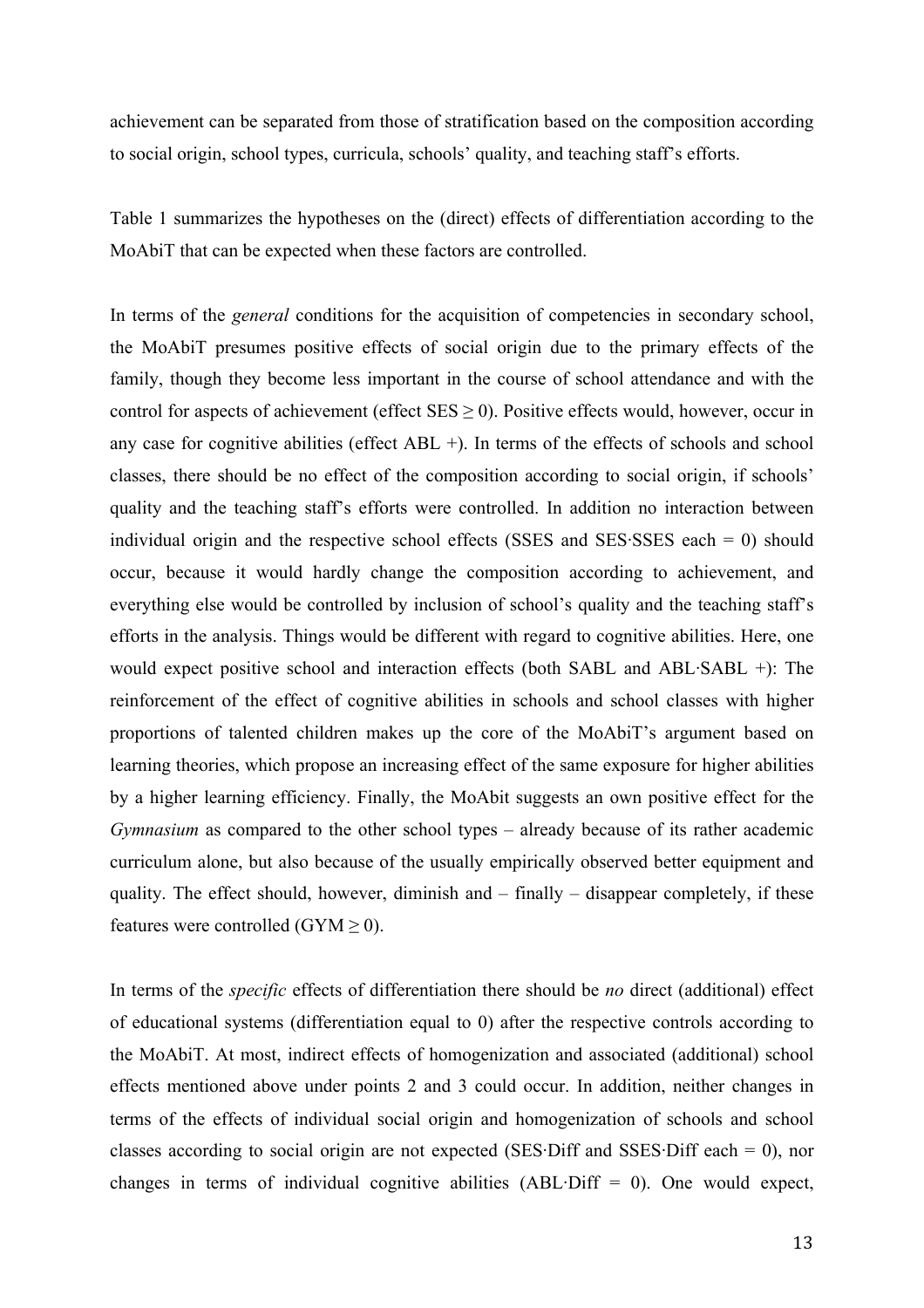however, an increase in the effects for the composition of schools and school classes according to cognitive abilities in case of a stronger orientation towards achievement in an educational system. The reason for this is that homogenization with regard to cognitive abilities within schools and school classes would then be more pronounced. In case of stronger secondary and tertiary effects which attenuate this homogenization one would expect this effect to decrease or disappear completely, so that one can assume a positive effect approaching zero in countries with a "liberal" institutional sorting (SABL·Diff  $\geq$  0).

Table 1: Specifications and theoretical expectations of the Model of Ability Tracking in comparison to empirical findings of other approaches to identify effects of differentiation (light grey-shaded): "---" not considered by the approach

| Conditions                         |                  |                              | Approaches  |          |                          |  |
|------------------------------------|------------------|------------------------------|-------------|----------|--------------------------|--|
|                                    |                  | Hypotheses                   | Findings    | Findings | Findings                 |  |
| Conditions/levels                  | Variables        | MoAbiT                       | <b>OECD</b> | Standard | <b>DVD</b>               |  |
|                                    |                  |                              |             |          |                          |  |
|                                    |                  |                              |             |          |                          |  |
| specific effects: country/state    |                  |                              |             |          |                          |  |
|                                    |                  |                              |             |          |                          |  |
| educational system                 | Differentiation  | $\geq 0$                     | $\leq 0$    | $\leq 0$ | $\overline{\phantom{a}}$ |  |
| social origin                      | SES Diff         | $\theta$                     | $+$         | $+$      |                          |  |
| Proportion social origin+ school   | SSES .Diff       | $\theta$                     | ---         | ---      | $+$                      |  |
| cognitive abilities                | ABL .Diff        | $\theta$                     | ---         | ---      | ---                      |  |
| Proportion abilities+ school       | SABL·Diff        | $\geq 0$                     | ---         | ---      | ---                      |  |
|                                    |                  |                              |             |          |                          |  |
|                                    |                  |                              |             |          |                          |  |
| general effects: Individuals       |                  |                              |             |          |                          |  |
|                                    |                  |                              |             |          |                          |  |
| social origin                      | <b>SES</b>       | $\geq 0$                     | ---         | $+$      | $^{+}$                   |  |
| Ability                            | <b>ABL</b>       | $^{+}$                       | ---         | ---      | ---                      |  |
|                                    |                  |                              |             |          |                          |  |
| general effects: Schools/classes   |                  |                              |             |          |                          |  |
|                                    | <b>SSES</b>      |                              |             |          |                          |  |
| Proportion origin+ school          |                  | $\boldsymbol{0}$<br>$\theta$ | ---         | ---      | $^{+}$                   |  |
| Origin proportion origin+ school   | <b>SES</b> ·SSES |                              | ---         | ---      |                          |  |
|                                    |                  |                              |             |          |                          |  |
| Proportion abilitiy+ school        | <b>SABL</b>      | $^{+}$                       | ---         | ---      | ---                      |  |
| Ability proportion ability+ school | <b>ABL</b> ·SABL | $^{+}$                       | ---         | ---      |                          |  |
|                                    |                  |                              |             |          |                          |  |
| School type/track                  | <b>GYM</b>       | $\geq 0$                     | ---         | ---      | $+$                      |  |
|                                    |                  |                              |             |          |                          |  |

The hypotheses of the MoAbiT deviate partly significantly from so far available results (cf. chapter 2 above). However, nearly all approaches and analyses lack at least one of the preconditions for correctly estimating the respective effects. Regular *OECD reports* provide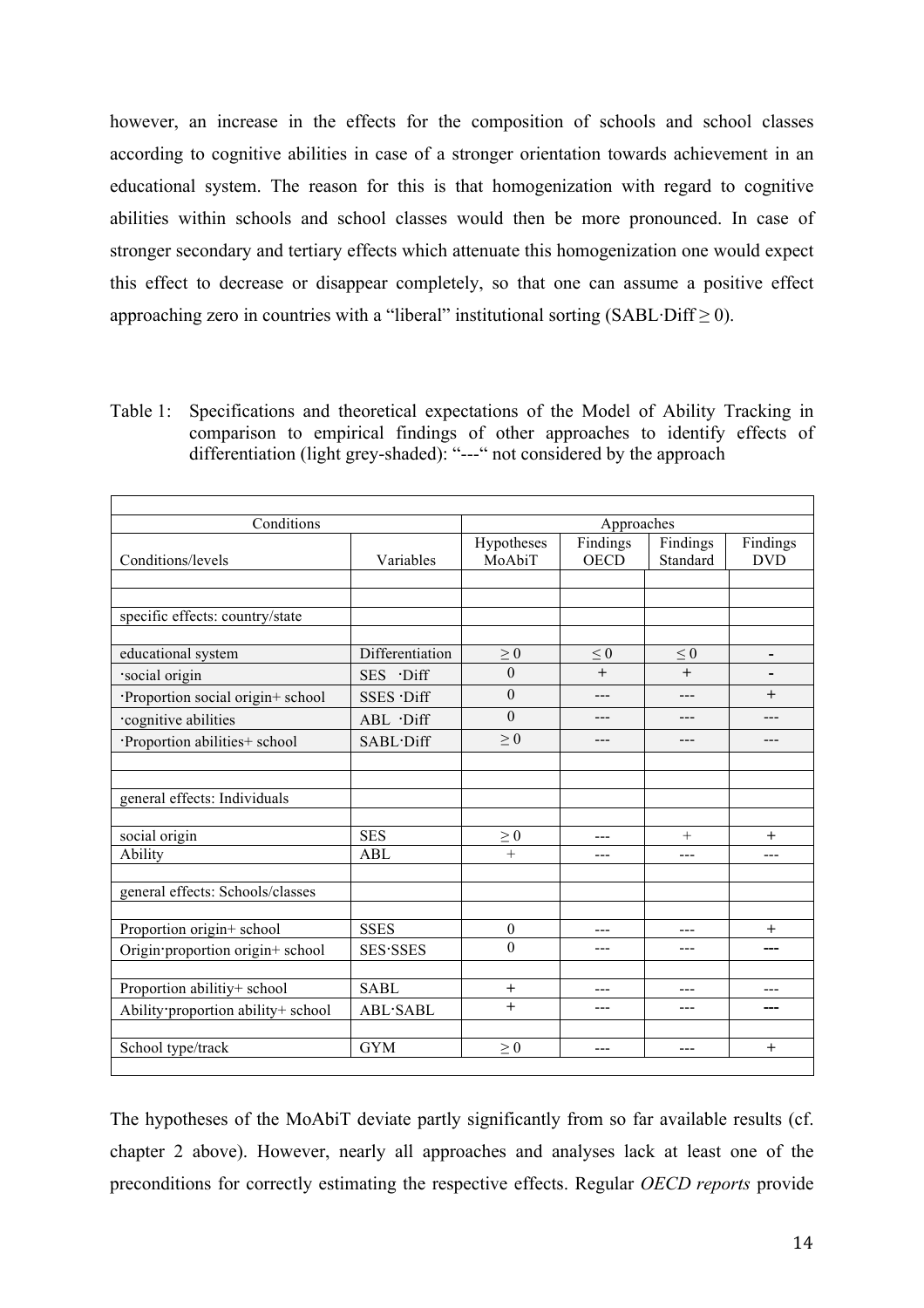little more than rough information on individual countries without any further systematic control of distributional effects, in particular with regard to prior achievement and social origin. Thus, they actually do not allow for drawing conclusions on effects of differences in the rules of institutional sorting according to achievement or social origin between the country states. The *Standard Approach* lacks the mediating level of schools and school classes. This is why the Standard Result can only refer to the *total* causal effect of differentiation and stratification, but not to the indirect effect of homogenization and school effects. In addition, they are based almost exclusively on PISA data, which lack information on cognitive abilities and prior achievement. The *DVD Approach* indeed considers school effects and thus makes an important step in the correct specification of empirical analyses. However, studies following this approach were also based on PISA data, so that the necessary information on children's achievement during sorting and the composition of schools and school classes according to prior achievement is missing.

For the comparison of the theoretical implications of the MoAbiT, Table 1 also contains typical empirical results of the three other approaches to analyzing the specific effects of differentiation (OECD reports, Standard Approach, and DVD Approach). With regard to all three approaches they only refer to social origin but not to cognitive abilities. Yet, the results of the DVD Approach additionally refer to the composition according to social origin, but also not to cognitive abilities. One immediately recognizes the incompleteness with respect to the preconditions for a correct specification as implied by the MoAbiT (cf. chapter 2 above and in more detail the overview in Esser, 2015a): OECD reports lack all multivariate controls, the Standard Approach lacks the school level and thus the decisive indirect effect of homogenization and school effects, and the DVD Approach, just like the others, lacks cognitive abilities and achievement prior to sorting.

#### 5. Data base and operationalization

For the analyses, data from the study BiKS-8-14 were used, an educational panel conducted by the interdisciplinary DFG research group BiKS ('Bildungsprozesse, Kompetenzentwicklung und Selektionsentscheidungen im Vorschul- und Schulalter' ['Educational Processes, Competence Development and Selection Decisions in Preschooland School Age']) in Bavaria and Hesse.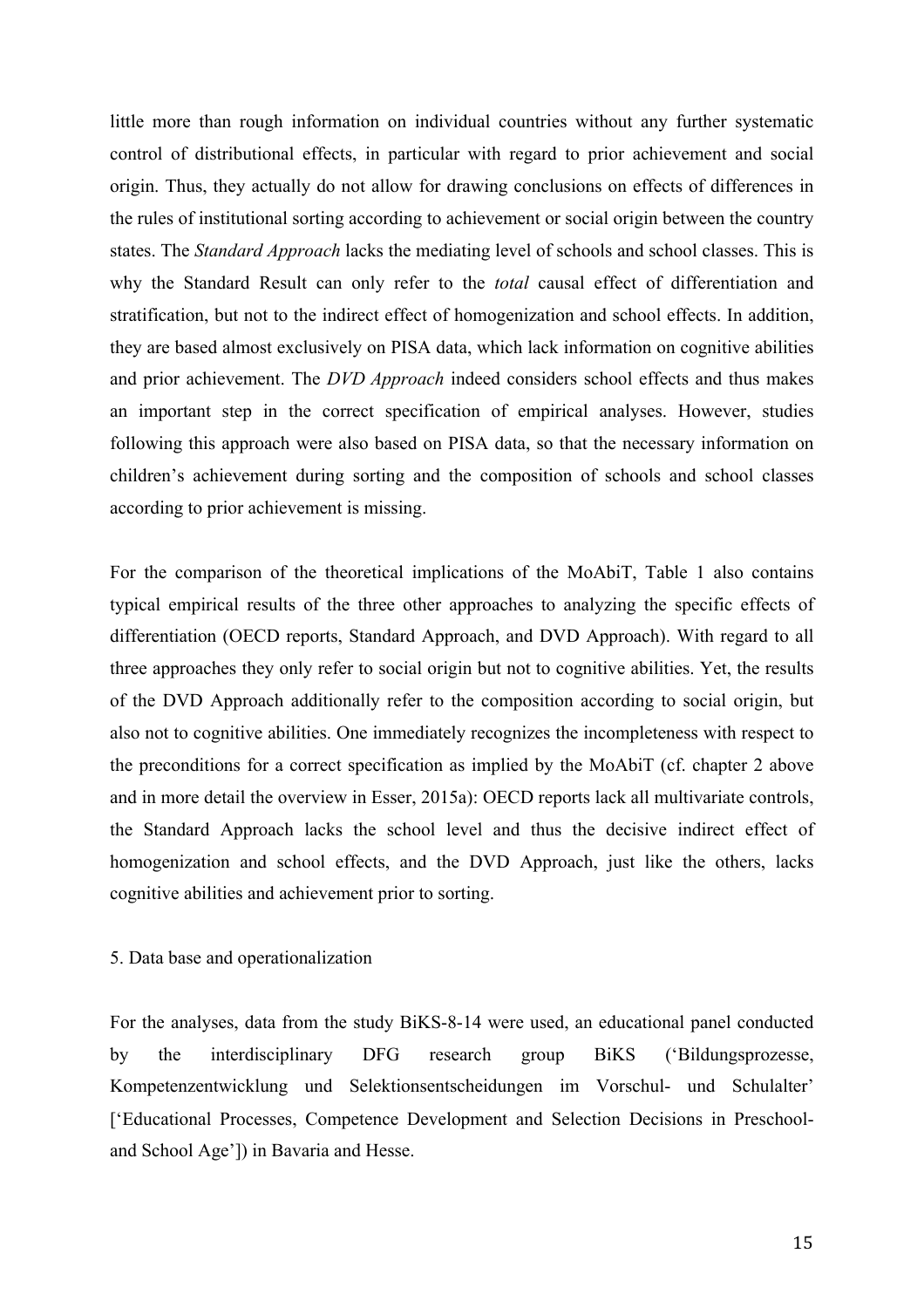The BiKS study concentrates on Bavaria and Hesse, as the two country states exhibit crucial differences in their educational systems. Following the typology by von Below (2011), Bavaria is to be classified as traditional-conservative, as the teaching content is clearly regulated by binding curricula and the structure is traditionally tripartite with little permeability between school tracks. The transition to secondary school is based on strict performance criteria as well as on a binding teacher recommendation. On the contrary, Hesse displays a reformed-liberal type, where parents are free to choose the preferred secondary school irrespective of prior school grades, comprehensive schools are widespread, changes between school types are more easily to perform, and the content of teaching is given more room for individual embodiment.

The BiKS panel followed children starting in third grade elementary school (2006) throughout secondary school. Besides competence tests in different domains, in each wave, paper-andpencil interviews were conducted with the students, and additional information was gathered through telephone interviews with the parents and via teacher questionnaires. With the children's transition to secondary school in 2007, the class mates were additionally recruited in order to attain an institutional sample within the new school context (Schmidt et al., 2009). For the newly recruited children in secondary school, relevant information on their prior school career, such as final elementary school grades and teachers' recommendation, were surveyed retrospectively.

When children changed over to secondary school, the overall sample consisted of  $N = 2,984$ cases in grade 5. Due to the sampling strategy in elementary school (von Maurice et al., 2007), the Bavarian sample (BY) constitutes a significantly larger proportion of 67.69 %. In Bavaria, 23.02 % of the sample attended the *Hauptschule* (lower vocational track), 20.99 % the *Realschule* (higher vocational track), 52.62 % the *Gymnasium* (academic track), and 3.37 % were distributed among other school types (or school is unknown). The respective distribution in Hesse was: 2.18 % *Hauptschule*, 6.64 % *Realschule*, 52.18 % *Gymnasium*, 31.12 % *Gesamtschule* (comprehensive schools), and 7.88 % other school types (or unknown).

The analyses comprise all students who participated at least once in the annual competence assessments from grade 5 to 7 and did not change schools or drop out due to refusal during this observation period. However, competence tests had only been conducted with students in the institutional sample, which was restricted to the three traditional school types *Hauptschule*, *Realschule*, and *Gymnasium*. Children attending other school types were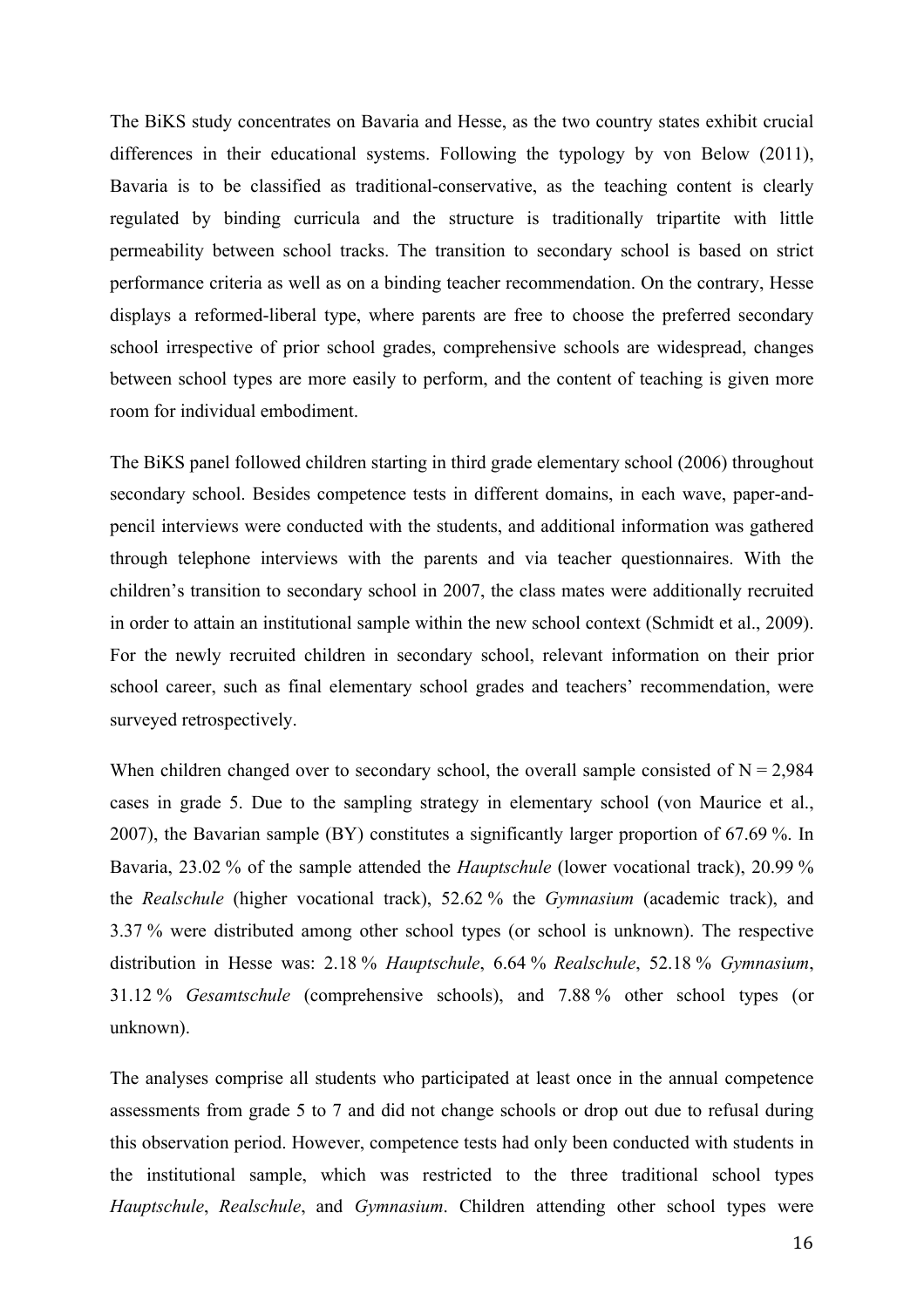followed up individually<sup>3</sup> and did not participate in competence assessments. This limitation results in a bias of the analytical sample in Hesse with a proportion of 91.83 % attending the *Gymnasium* (Bavaria: 57.42 %) due to its strong orientation towards comprehensive schools. Albeit unfavorable, the intention of the presented theory test is that of revealing causal effects and not the prediction of exact point estimates. When correctly specifying the model, the causal associations should be unaffected by the distribution of case numbers.

Applying multiple imputations of missing values due to item-nonresponse<sup>4</sup>, the total analytical sample across the three panel waves under study consists of 1,614 students with overall 4,314 observations and a mean of 2.7 observations per child. Per school class, on average 9.8 children participated in grade 5, 8.8 children in grade 6, and 7.2 children in grade 7.

The dependent variable of achievement (ACH) is given by a measure of reading comprehension in order to obtain best possible comparability to the PISA results. The tests of reading comprehension were developed by the BiKS research group and consist of text samples with multiple-choice items to be answered by the students. As different tests were implemented in each wave, a common item design with a nonequivalent groups/anchor-item test design was applied. Following the approach by Pfost and Artelt  $(2013)^5$ , the competence test scores are given by weighted likelihood estimates (WLE), which were T-standardized  $(M=50, SD=10)$  in grade 5. All tests show satisfactory reliabilities (grade  $5 = 0.78$ , grade  $6 = 0.77$ , grade  $7 = 0.76$ ).

The explanatory variables are operationalized as follows: The degree of differentiation is given by the state dummy: Bavaria (BY) as the case of high differentiation in reference to Hesse (HE) as the case of liberal differentiation<sup>6</sup>.

Students' social origin (SES) is measured by their parents' highest ISEI score (International Socio-Economic Index cf. Ganzeboom and Treiman, 1996). The social composition of the school context (SSES) is given by the aggregated means of parental ISEI scores of all participating children per school class (time-varying).

 $3$  Besides, when certain sampling criteria were not met and in case of non-participation of secondary schools and school changes, children were followed up individually as well (for details see Schmidt et al., 2009).

<sup>&</sup>lt;sup>4</sup> Multiple imputation of m = 20 datasets based on a broad set of auxiliary variables was conducted by using the MICE system of chained equations implemented in Stata. 30 cycles of regression switching were carried out.

<sup>&</sup>lt;sup>5</sup> We kindly thank Dr. Maximilian Pfost for the provision of the extensively prepared test data.

<sup>&</sup>lt;sup>6</sup> With comprehensive schools not being part of the institutional sample, the overall proportion of Hesse in the analytical sample decreases to approximately 20 %.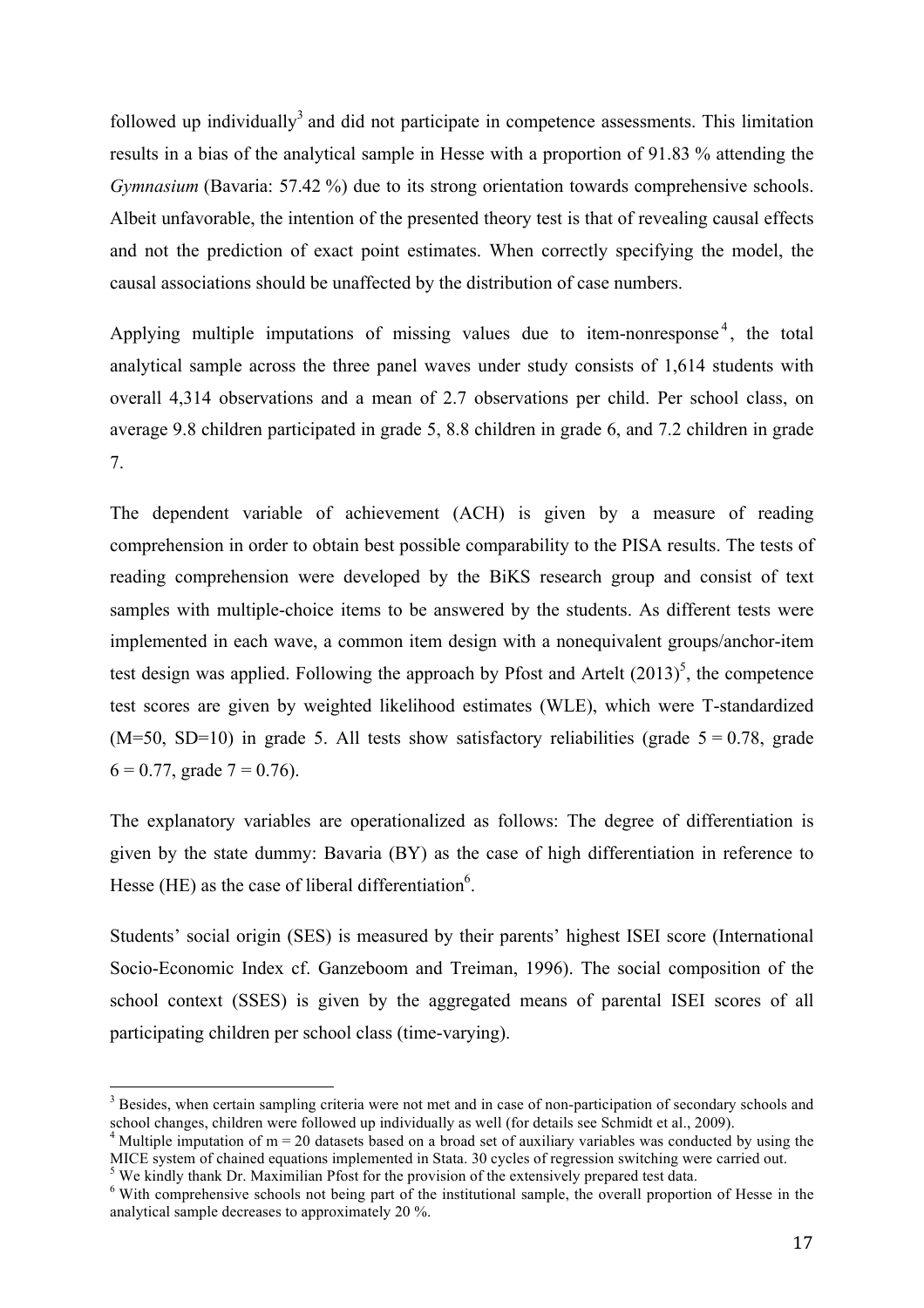To measure students' general cognitive abilities (ABL), the matrices subtest of the culture fair intelligence test (CFT 20-R, German version: Weiß, 2006) was administered in each of the three waves and is included in the analyses as sum scores. As with the social composition, the measure of the average ability level in the school context (SABL) is the aggregated mean of all participating children per school class.

The secondary school type is captured by a dummy variable for *Gymnasium* (GYM = 1, *Hauptschule/Realschule* = 0).

Considered controls are the students' gender (FEM  $1 = \text{female}$ ,  $0 = \text{male}$ ), migration background (MIG: both parents born in Germany = 0, one parent born abroad = 1, both parents born abroad = 2), and the duration of kindergarten attendance in years (KIGA). In all models, the survey wave is controlled for.

Table 2 provides a descriptive overview of the used variables both for the total analytical sample and separately by country state. For the multivariate analyses, central metric explanatory variables have been centered (SES, SSES, ABL, SABL).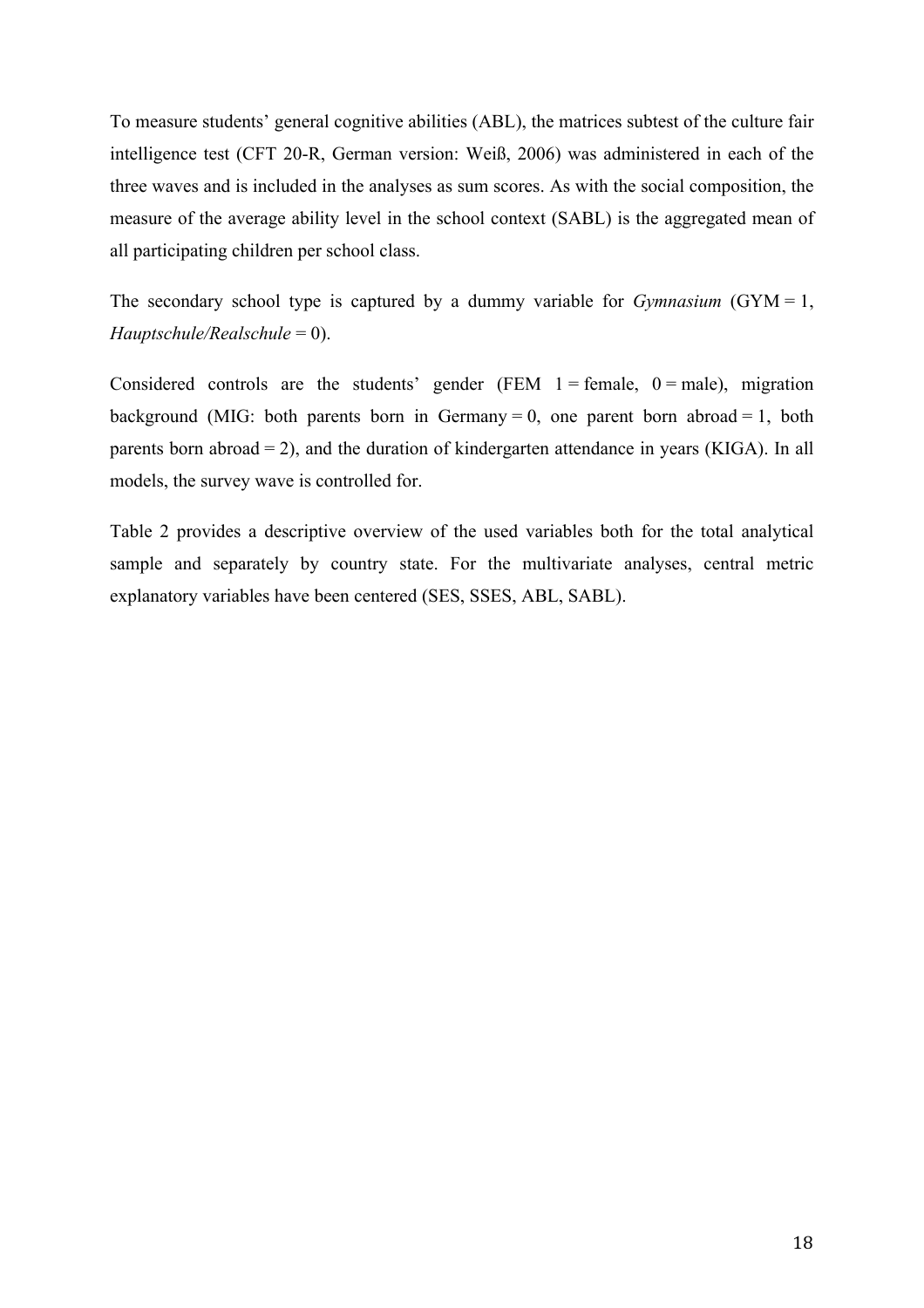| Variable                | Measure                                             | total      |      | Bavaria (BY) |      | Hesse (HE) |     |
|-------------------------|-----------------------------------------------------|------------|------|--------------|------|------------|-----|
|                         |                                                     | $\%$ /mean | sd   | $\%$ /mean   | sd   | $\%$ /mean | sd  |
| dependent variable      |                                                     |            |      |              |      |            |     |
| <b>ACH</b>              | reading comprehension                               | 54.02      | .04  | 53.51        | .05  | 56.04      | .09 |
| explanatory variables   |                                                     |            |      |              |      |            |     |
| <b>BY</b>               | Bavaria                                             | 80.13      |      | $-$          |      | $-$        |     |
| <b>SES</b>              | parental ISEI (highest)                             | 54.00      | .06  | 53.25        | .06  | 57.02      | .12 |
| <b>SSES</b>             | mean parental ISEI (highest)<br>in school class     | 54.04      | .03  | 53.30        | .04  | 57.00      | .06 |
| <b>ABL</b>              | general cognitive abilities                         | 11.45      | .01  | 11.40        | .01  | 11.67      | .02 |
| <b>SABL</b>             | mean general cognitive<br>abilities in school class | 11.44      | .00. | 11.39        | .00. | 11.65      | .01 |
| <b>GYM</b>              | attendance Gymnasium                                | 64.26      |      | 57.42        |      | 91.83      |     |
| Controls                |                                                     |            |      |              |      |            |     |
| <b>FEM</b>              | female                                              | 52.36      |      | 52.59        |      | 51.46      |     |
| <b>MIG</b>              | migration background                                |            |      |              |      |            |     |
|                         | one parent migrant                                  | 7.44       |      | 7.23         |      | 8.29       |     |
|                         | both parents migrants                               | 9.69       |      | 8.97         |      | 12.60      |     |
| <b>KIGA</b>             | kindergarten duration                               | 3.03       | .00  | 3.02         | .00  | 3.08       | .01 |
| no. of observations     |                                                     | 4,314      |      | 3,457        |      | 857        |     |
| no. of cases (students) |                                                     | 1,614      |      | 1,296        |      | 318        |     |

# Table 2: Descriptive statistics of used variables (BiKS-8-14, grades 5-7)

Note: For the time-varying variables ACH, SSES, ABL, and SABL averages across waves are displayed.

For the multivariate OLS-regression analysis using Stata, hybrid models are estimated (Allison, 2009), as they provide within estimates of level 1 variables and allow for including level 2 variables. This way, effects within and between students can be estimated in a single model and therefore combines advantages of fixed- and random-effects models (Schunck, 2013). For a robustness check, random-effects models were additionally estimated (not reported).

# 6. Results

According to the hypotheses of the MoAbiT *no* additional effects enhancing educational inequality in the case of differentiation according to achievement at the end of elementary school are expected. This is at the latest the case when prior cognitive abilities and the composition of schools and school classes in terms of these abilities are included in the analyses. It is also expected that results from other approaches that deviate from the hypotheses of the MoAbiT can be replicated by taking over their (mis-) specifications.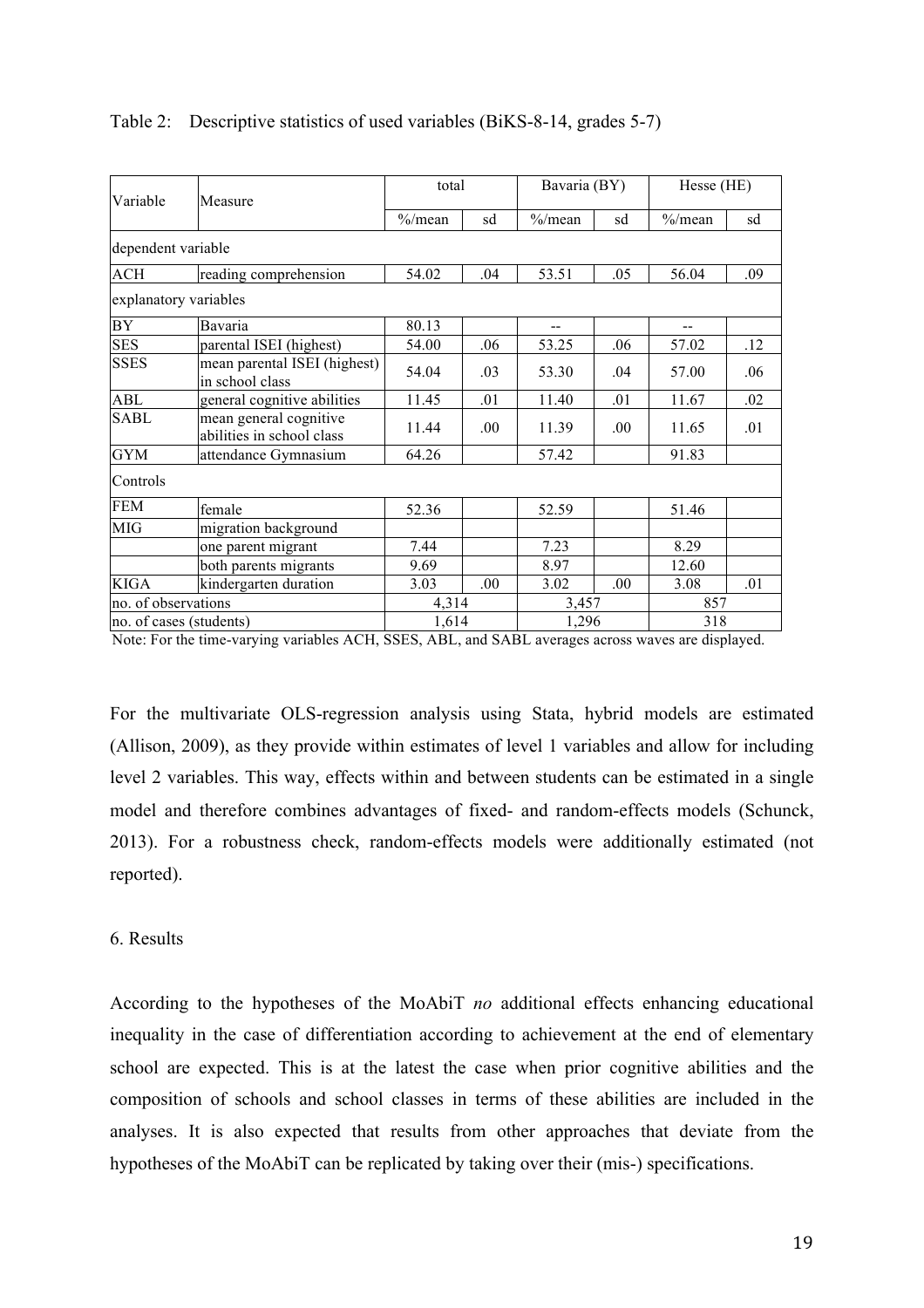# *Differentiation and Stratification 1: The MoAbiT*

Table 3 summarizes the results of the empirical test of the MoAbiT using data of the BiKS. Reference point of the comparison is Hesse with its institutionally (and also empirically) more "liberal" orientation towards a differentiation according to achievement as compared to Bavaria. In the simple comparison (yet already including gender, migration background<sup>7</sup>, kindergarten attendance, and development of achievement over the waves; model 0) one can at first observe a *lower* level in terms of educational achievement (for reading skills).8

 $<sup>7</sup>$  The presentation in Table 3 is reduced to the effect of two immigrated parents.</sup>

<sup>&</sup>lt;sup>8</sup>This contradicts the usual descriptive results of partly significantly higher achievement as presented, for example, in PISA and IQB country reports (cf. Esser, 2015a , 2015b). This is, however, plausible because of the exclusion of comprehensive schools entailing low and intermediate performing students in Hesse.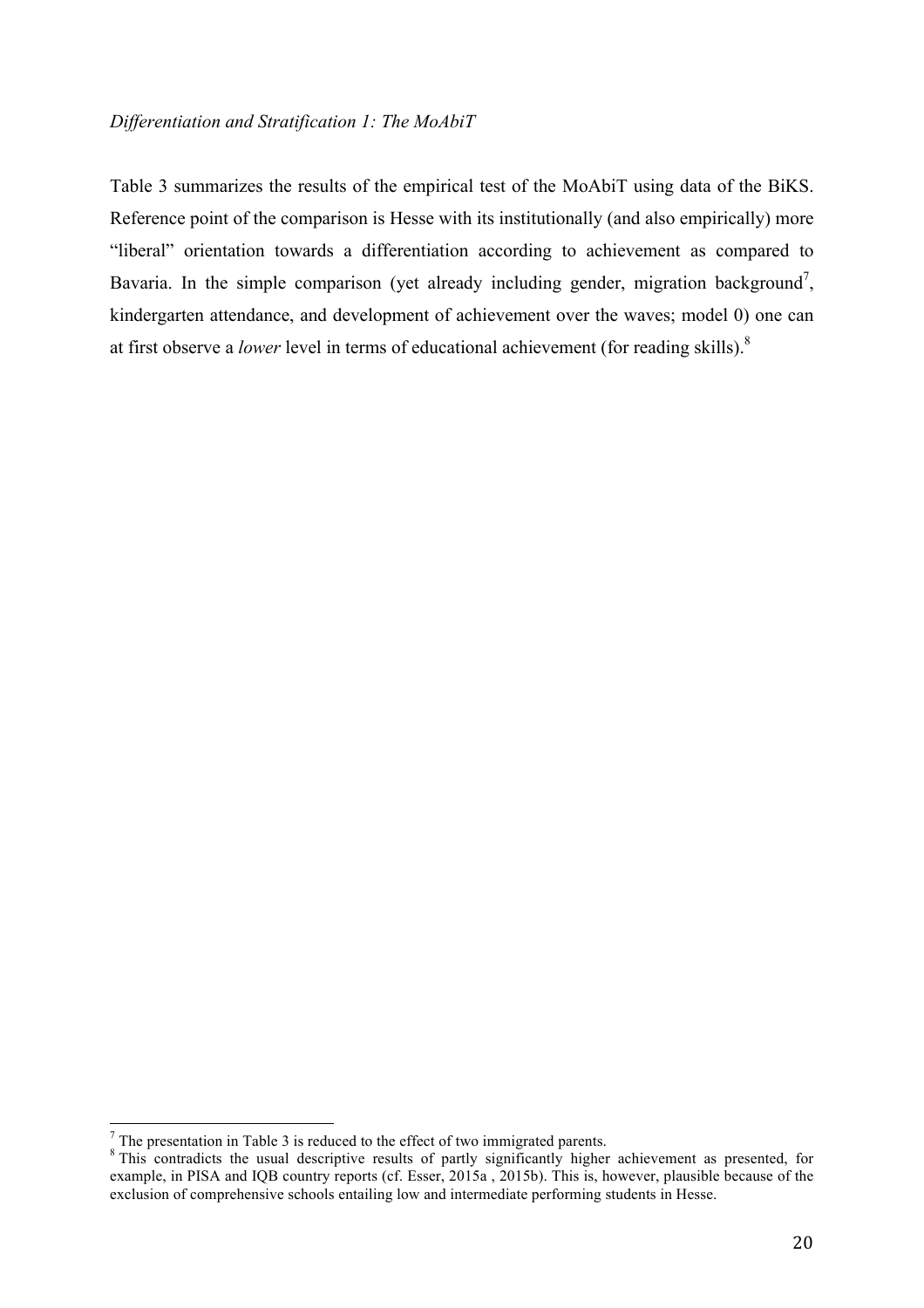Table 3: Empirical results based on the MoAbiT (BiKS; OLS estimations; hybrid regression according to Allison  $(2009)^9$ ; multiple imputation of missing data; waves controlled; light grey: specific effects of differentiation; dark grey: empirical support of the MoAbiT)

|                          | MoAbiT           | $\theta$ | 1       | $\overline{2}$ | 3         | 4        | 5        | 6        | $\overline{7}$ | 8        |
|--------------------------|------------------|----------|---------|----------------|-----------|----------|----------|----------|----------------|----------|
|                          |                  |          |         |                |           |          |          |          |                |          |
| BY/HE                    | $\geq 0$         | $-2.63$  | $-2.41$ | $-1.77$        | $-0.67$   | $-0.46$  | $-0.59$  | $-0.64$  | $-0.46$        | 0.79     |
| <b>SES</b><br>$\cdot$ BY | $\theta$         |          | 0.04    | $-0.14$        | $-0.03$ . | $-0.04$  | $-0.04$  | $-0.04$  | $-0.04$        | $-0.04$  |
| SSES ·BY                 | $\overline{0}$   |          | 0.30    | 0.30           | $-0.15$   | $-0.15$  | 0.00     | 0.00     | $-0.02$        | $-0.12$  |
| ABL<br>$\cdot$ BY        | $\theta$         |          | 1.00    | 1.00           | 1.01      | 0.99     | $-0.47$  | $-0.49$  | $-0.45$        | $-0.43$  |
| $SABI \cdot BY$          | $\geq 0$         |          | 2.34    | 2.35           | 2.35      | 2.26     | 2.09     | 2.19     | 2.06           | 1.80     |
|                          |                  |          |         |                |           |          |          |          |                |          |
| <b>SES</b>               | $\geq 0$         |          |         | 0.18           | 0.07      | 0.09     | 0.09     | 0.08     | 0.08           | 0.08     |
| <b>SSES</b>              | $\boldsymbol{0}$ |          |         |                | 0.45      | 0.44     | 0.20     | 0.18     | 0.22           | 0.21     |
| <b>SES</b> ·SSES         | $\boldsymbol{0}$ |          |         |                |           | $-0.005$ | $-0.003$ | $-0.003$ | $-0.004$       | $-0.004$ |
|                          |                  |          |         |                |           |          |          |          |                |          |
| ABL                      | $+$              |          |         |                |           |          | 2.16     | 1.92     | 1.97           | 1.98     |
| <b>SABL</b>              | $\ddot{}$        |          |         |                |           |          |          | 1.11     | 1.38           | 0.34     |
| ABL·SABL                 | $+$              |          |         |                |           |          |          |          | 0.31           | 0.26     |
|                          |                  |          |         |                |           |          |          |          |                |          |
| <b>GYM</b>               | $\geq 0$         |          |         |                |           |          |          |          |                | 4.83     |
|                          |                  |          |         |                |           |          |          |          |                |          |
| <b>FEM</b>               |                  | 2.67     | 1.94    | 1.99           | 1.97      | 1.95     | 1.86     | 1.88     | 1.90           | 1.81     |
| <b>MIG</b>               |                  | $-3.99$  | $-2.41$ | $-1.67$        | $-1.36$   | $-1.17$  | $-1.08$  | $-1.15$  | $-1.15$        | $-1.94$  |
| <b>KIGA</b>              |                  | 0.63     | $-0.27$ | $-0.26$        | $-0.22$   | $-0.21$  | $-0.22$  | $-0.25$  | $-0.25$        | $-0.25$  |
|                          |                  |          |         |                |           |          |          |          |                |          |
| $R^2$                    |                  | 0.06     | 0.13    | 0.21           | 0.21      | 0.21     | 0.30     | 0.30     | 0.32           | 0.34     |
| $\mathbf N$              |                  | 4314     | 4314    | 4314           | 4314      | 4314     | 4314     | 4314     | 4314           | 4314     |

The heart of the test of the MoAbiT consists of the findings on the four *specific* additional or system effects of a greater differentiation according to abilities and social origin, both as an individual characteristic and as a school effect (SES·BY, SSES·BY, ABL·BY, SABL·BY) as well as the then remaining country effect  $(BY/HE)^{10}$ .

<sup>&</sup>lt;sup>9</sup> Analyses applying random effects models (with random intercept and random slope) yield hardly differing estimates.

 $10$  The coefficient for comparing Bavaria and Hesse indicates in model 0 the difference in achievement between Hesse and Bavaria after controlling for the three covariates gender (FEM), migration background (MIG), and kindergarten attendance (KIGA). With the specification of the interaction effects (models 1 to 9) the values for the main effects for SES, SSES, ABL and SABL have to be interpreted as , conditional effects': it is the value for Hesse being the reference category of the comparison.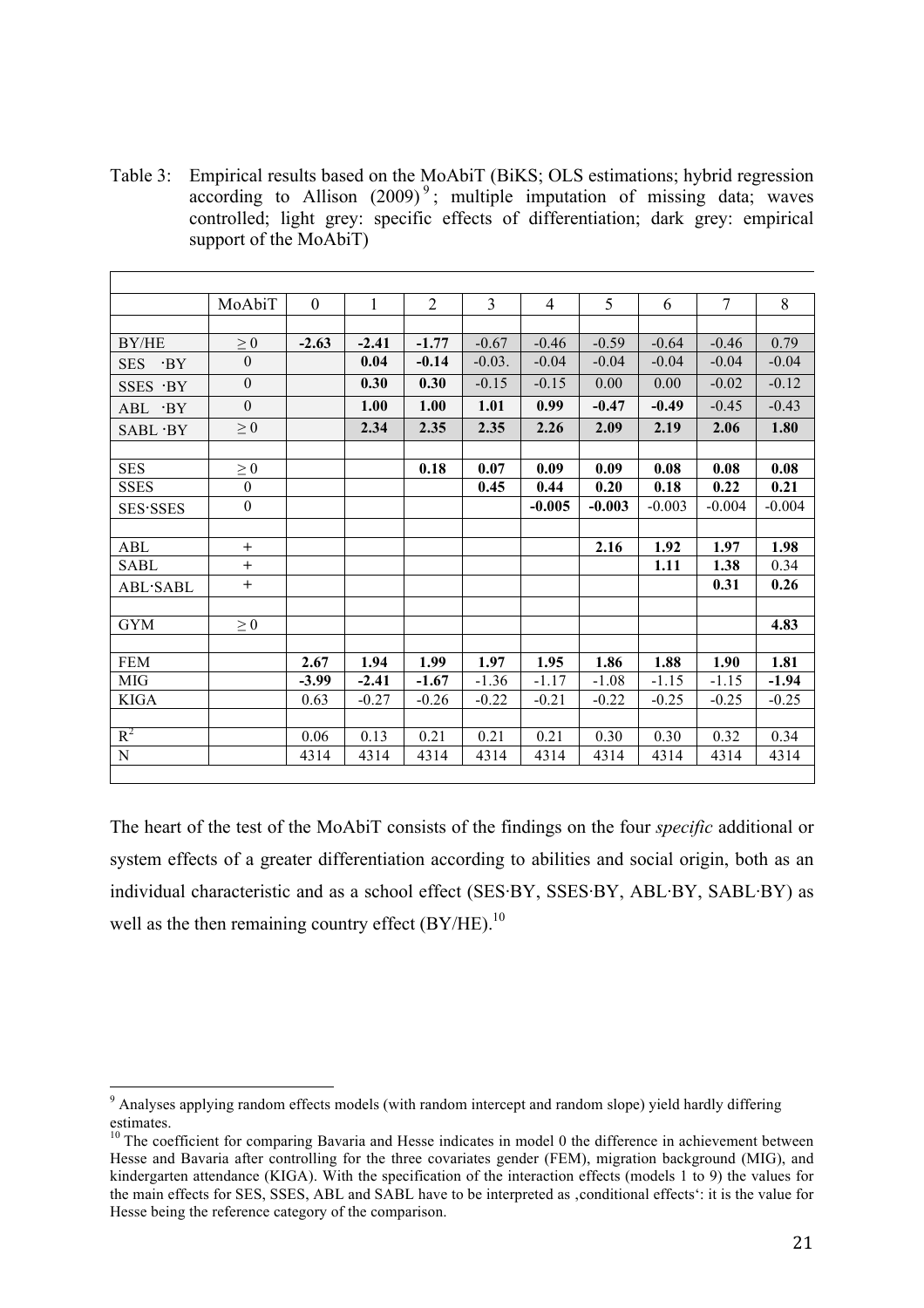Model 1 in Table 3 describes the four (system-) effects without any further control.<sup>11</sup> All effects are significant and positive. Model 2 then controls for the effect of social origin (SES) as the first of the general conditions. Although system effects (SES·BY, SSES·BY, ABL·BY, SABL·BY) decrease, they remain significant and positive – with one exception: the system effect of individual social origin (SES·BY) not only disappears, it even becomes negative. Models 3 and 4 control for school effects of social origin, including the interaction with individual social origin (SSES and SES·SSES). As usual, there is a reinforcing school effect of the composition according to social origin. However, this effect is decreasing with an increasing proportion of higher class children and all system effects of social origin disappear. In model 5 cognitive abilities at the end of elementary school (ABL) are controlled and in model 6 the corresponding school effects and their interaction with individual cognitive abilities (SABL and ABL·SABL) are included. All these conditions have a substantial effect on achievement. Now the systems-effect of differentiation with individual ability turn to a significant negative sign, which contradicts the hypotheses of the MoAbiT.<sup>12</sup>

In model 7, the interaction of individual ability and school ability is introduced. The significant positive effect denotes the (Matthew-) effect of a reinforcement of a better exposure with a higher efficiency by the combination of a higher individual ability with a higher school-ability. All this does not cause any changes in the system effects. Especially the system effect of the composition of schools and school classes according to cognitive abilities clearly persists  $(SABL·BY)$ <sup>13</sup>

Things also remain the same when controlling for school types (GYM) in model 8. Here a clear additional positive effect occurs, without changing the system effect of the reinforcement of the achievement-related school effect. There are, however, some changes regarding the general school effects: The interaction between social origin and social composition of schools and school classes is now no longer significant. In addition, the

 $<sup>11</sup>$  That is not surprising, because no main effect of SES, SABL, ABL, and SABL are controlled here. Model 1</sup> serves as a more or less formal reference for an upper limit of possible *specific* system effects, to be controlled

stepwise by the respective *general* (main) effects. <sup>12</sup> With control of ABL and SABL in models 5 and 6 the effect of individual ability is *de*creasing with the stricter differentiation: ABL·BY becomes negative. That would mean, that children with lower talents are (relatively!) better of in systems with a stricter ability tracking. In the following models this effect becomes insignificant (and fits with the MoAbiT with its prediction for no effect), but remains in its direction and strength.

<sup>&</sup>lt;sup>13</sup> Considering grades and recommendations at the end of elementary school does not change the results (not reported). Although in this case explained variances overall increase, the effects of the different variables do not change. Obviously, grades, recommendations, and the measures for cognitive abilities function as equivalent and complementary indicators for the increase in learning efficiency for a given exposure.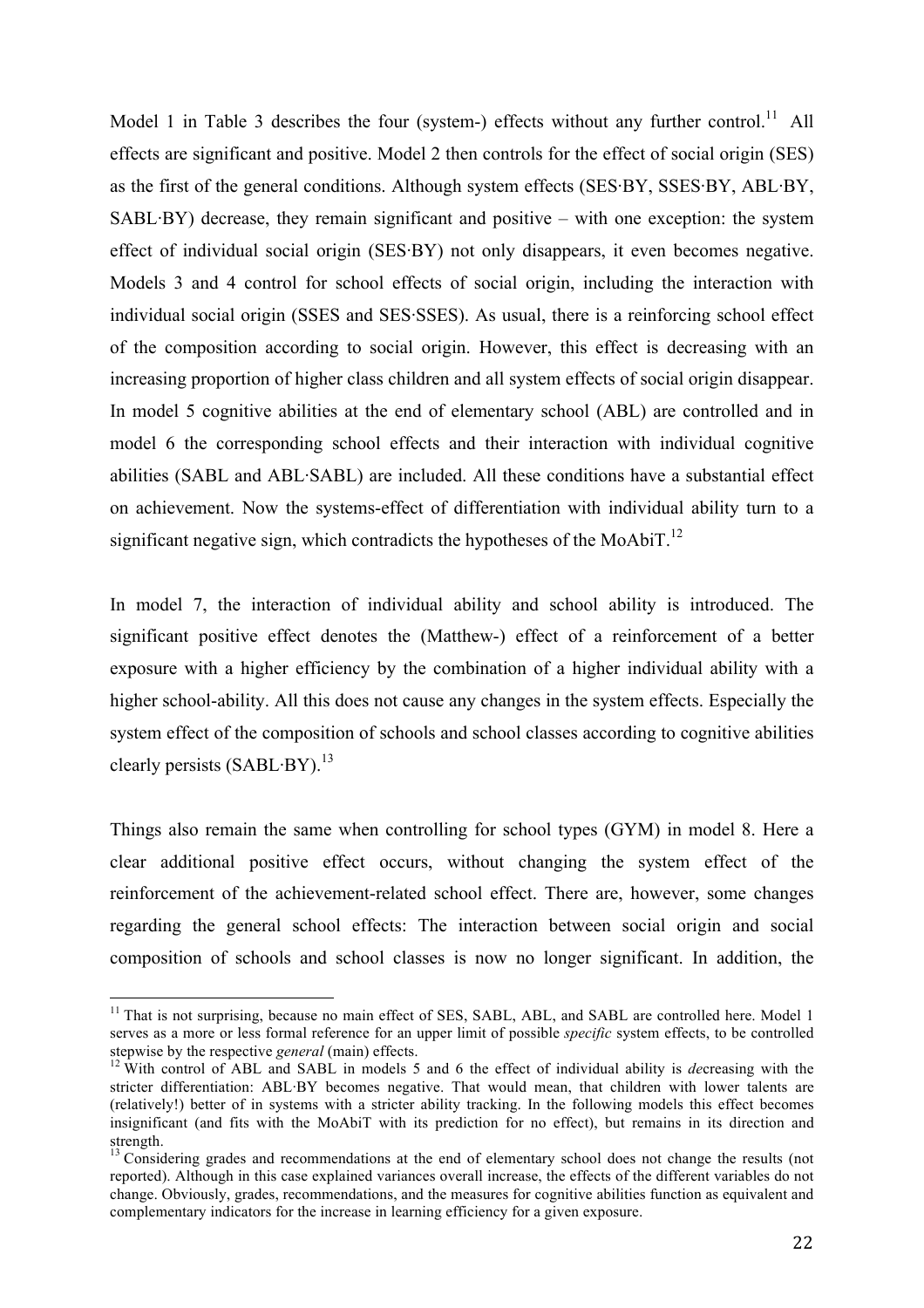composition according to cognitive abilities now exerts its effect solely through the interaction with individual cognitive abilities and thus through the mutual reinforcement of individual abilities and a stimulating learning environment as expected by the MoAbiT. The finding on the *Gymnasium* also points to further influences of the school types themselves and independent from sorting according to achievement. The available data do not allow for further clarifying the basis for these additional effects: differences in curricula, schools', or teachers' efforts?

Thus, three central findings can be reported. *First*: All *stratifying* consequences of a stricter differentiation *disappear*. Although general effects of social origin and the corresponding composition of schools and school classes persist, they apply to *all* regimes of educational systems. *Second*: From the specific system effects of a stricter differentiation, only that of the homogenization of schools and school classes with regard to cognitive abilities persists (SABL·BY). This means that there are indeed particular effects enhancing children's achievement in differentiated systems which involve a *strict(er)* adherence to sorting according to cognitive abilities and achievement in elementary school by, for example, keeping secondary and tertiary effects as low as possible and sorting in separated schools and schoolclasses. *Third*: There are *no* additional direct (residual) effects of differentiation as compared to integration. All cross-country differences are explained by the general and specific conditions and processes and the interaction with differentiation and thus by the *indirect* path of (stringent) sorting and school effects.

### *Differentiation and Stratification 2: Other Approaches*

Table 4 depicts the findings regarding the replication of the three other approaches using data of the BiKS study. The comparison is arranged in such a way that the approaches gradually approximate the requirements of the MoAbiT, thus allowing determining whether the results converge to the MoAbiT or not.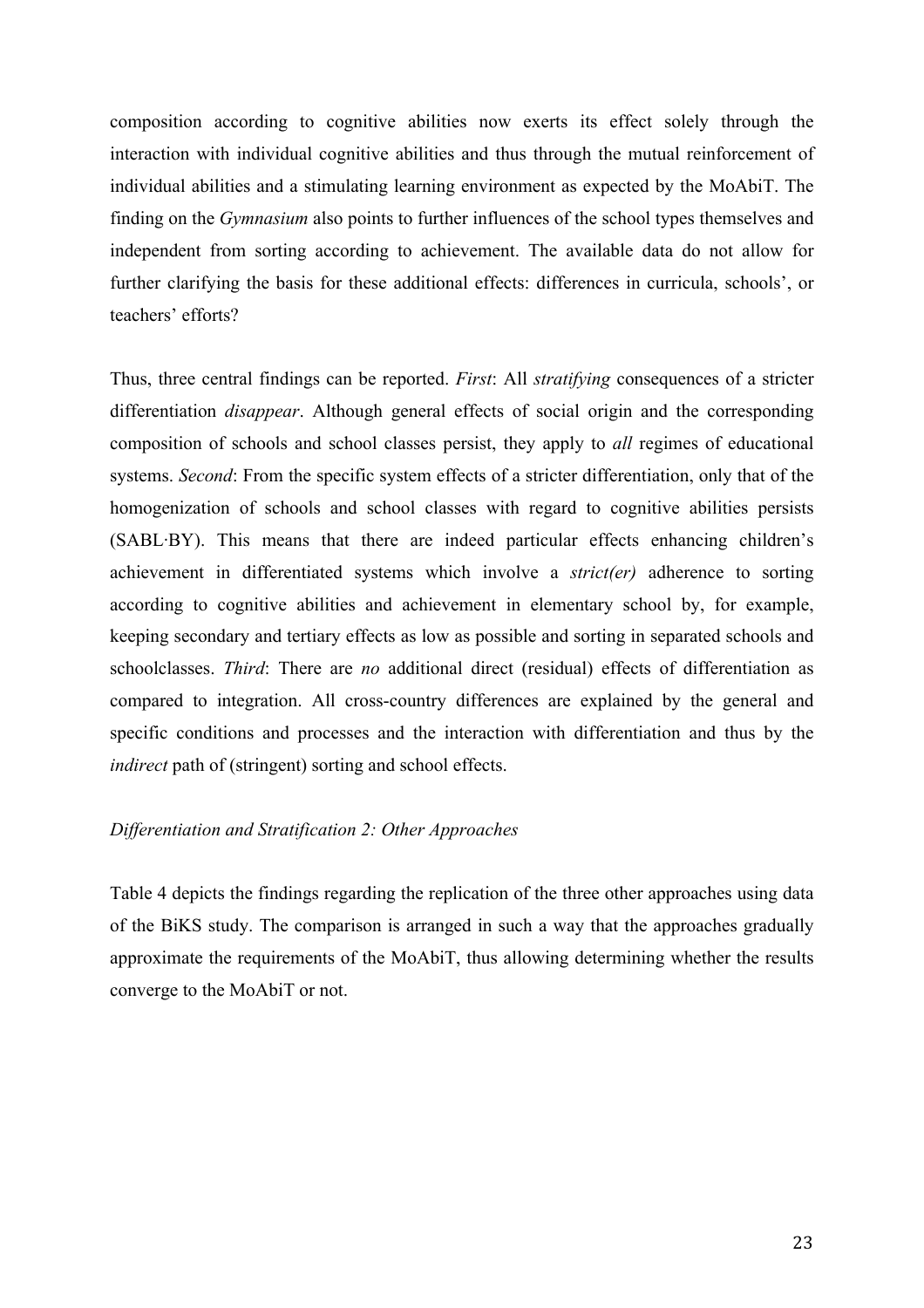Table 4: Reanalysis OECD-, Standard- and DVD-Approach (BiKS; OLS estimations; hybrid regression according to Allison (2009); multiple imputation of missing data; gender, migration background, kindergarten attendance and waves controlled; white-shaded: contrary to the MoAbiT; dark grey-shaded: corresponding to the MoAbiT)

|                          |                  | MoAbiT      |  | <b>OECD Reports</b> |             | Standard Approach |             | DVD Approach   |             |
|--------------------------|------------------|-------------|--|---------------------|-------------|-------------------|-------------|----------------|-------------|
|                          | Hypo-            | Result      |  | Results             | Result      | Results           | Result      | Results        | Result      |
|                          | theses           | <b>BiKS</b> |  | so far              | <b>BiKS</b> | so far            | <b>BiKS</b> | so far         | <b>BiKS</b> |
|                          |                  |             |  |                     |             |                   |             |                |             |
| BY/HE                    | $\geq 0$         | 0.79        |  | $\leq 0$            | $-13.30$    | $\leq 0$          | $-3.30$     | $\blacksquare$ | 10.8        |
| $\cdot$ BY<br><b>SES</b> | $\theta$         | $-0.04$     |  | $+$                 | 0.20        | $+$               | 0.03        |                | $-0.03$     |
| SSES · BY                | $\boldsymbol{0}$ | $-0.12$     |  |                     |             |                   |             | $+$            | $-0.13$     |
| ABL ·BY                  | $\mathbf{0}$     | $-0.43$     |  |                     |             |                   |             |                |             |
| <b>SABL</b> ·BY          | $\geq 0$         | 1.80        |  |                     |             |                   |             |                |             |
|                          |                  |             |  |                     |             |                   |             |                |             |
| <b>SES</b>               | $\geq 0$         | 0.08        |  |                     |             |                   | 0.18        | $+$            | 0.08        |
| <b>SSES</b>              | $\theta$         | 0.21        |  |                     |             |                   |             | $+$            | 0.28        |
| <b>SES</b> ·SSES         | $\boldsymbol{0}$ | $-0.004$    |  |                     |             |                   |             | $+$            | $-0.005$    |
|                          |                  |             |  |                     |             |                   |             |                |             |
| <b>ABL</b>               | $+$              | 1.98        |  |                     |             |                   |             |                |             |
| <b>SABL</b>              | $\ddot{}$        | 0.34        |  |                     |             |                   |             |                |             |
| ABL·SABL                 | $+$              | 0.26        |  |                     |             |                   |             |                |             |
|                          |                  |             |  |                     |             |                   |             |                |             |
| <b>GYM</b>               | $+$              | 4.83        |  |                     |             |                   |             | $^{+}$         | 9.01        |
|                          |                  |             |  |                     |             |                   |             |                |             |
| $R^2$                    |                  | 0.34        |  |                     | 0.13        |                   | 0.14        |                | 0.29        |
| ${\bf N}$                |                  | 4314        |  |                     | 4314        |                   | 4314        |                | 4314        |

*OECD Reports* basically present only the mean values for the achievement level and the respective 'social gradient', i.e. the correlation between achievement and social origin. They are reported separately for the single countries and depicted in graphs of the combination between achievement level and social impermeability (cf. chapter 2 above). Replicating this approach with data of the BiKS study using a regression model of conditional effects for Hesse and Bavaria and the system effect of social origin yields the usual result as indicated in the OECD Reports regarding countries with differentiated educational systems: a *greater* impact of social origin (SES·BY: 0.20) without a higher level of achievement in Bavaria.<sup>14</sup>

The *Standard Approach* differs from the simple descriptions of OECD reports in that it considers partly extensive lists of control variables, including individual social origin and the

 $14$  See however footnote 8 for the finding of a negative effect for Bavaria in the analysis.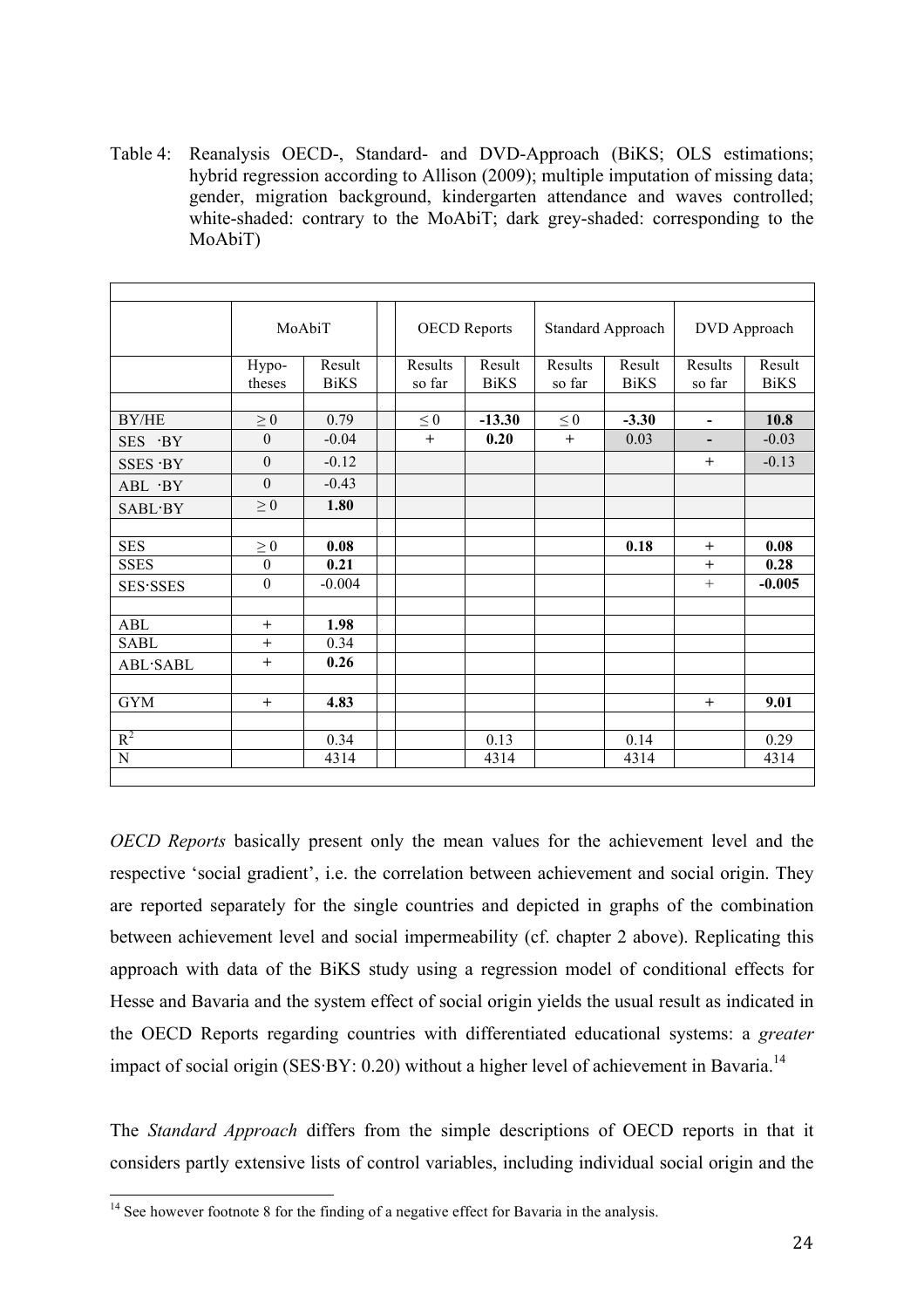interaction effect between social origin and differentiation. Again a negative effect for Bavaria appears, but different from most contributions using the Standard Approach *no* reinforcement of the effect of social origin (SES·BY: 0.03, not significant) is found in the reanalysis using data of the BiKS study. Therefore, one can interpret the negative effect of the comparison between Bavaria and Hesse (-3.30, significant) as main effect. This also corresponds to the usual finding of the Standard Approach indicating that differentiation rather leads to a decrease in the achievement level. However, the analysis also yields the usual (clear) effect of individual social origin (SES: 0.18, significant). This, of course, applies generally and thus equally to both countries and educational regimes.

Both approaches do not consider schools and school classes as an own level of school effects based on the respective composition. If they were included according to the *DVD Approach*, the findings on system effects change as compared to the Standard Result. They also change in the reanalysis using the BiKS data, but not in the usual way. Now, the unexpected decrease in the effect of social origin of the DVD Puzzle does not occur for Bavaria (SES·BY: -0.03, not significant; cf. chapter 2 above). Moreover, unlike in the DVD Puzzle there is no increase in the effect of the composition of schools and school classes according to social origin (SSES: -0.15, not significant). So there is *no* stratifying effect of differentiation *at all* when applying the DVD Approach to the BiKS data. However, including the level of schools and school classes indeed revises the impression one gets from OECD reports and from the Standard Approach: Achievement is now clearly *higher* in Bavaria with its *stricter* sorting (BY/HE with a significant value of 10.8 and missing interaction effects). Effects with regard to general conditions remain the same as found in previous analyses applying the DVD Approach: Achievement increases with higher social origin (SES: 0.08, significant), with an increasing proportion of children from upper classes in schools and school classes (SSES: 0.28, significant), and even increases once more in *Gymnasium* (GYM: 9.01, significant). This again applies everywhere and also corresponds to the finding according to the MoAbiT.

It is obvious that the results obtained by replicating the three approaches using the BiKS data clearly differ in terms of the core aspects from those of the MoAbiT. But it is also obvious that with an increasing approximation of the approaches to the specifications of the MoAbiT, the results indeed converge: According to the OECD Reports the still usually assumed strong connection between differentiation and stratification seems indeed to exist. However, this connection already disappears in the replication with BiKS data using the Standard Approach,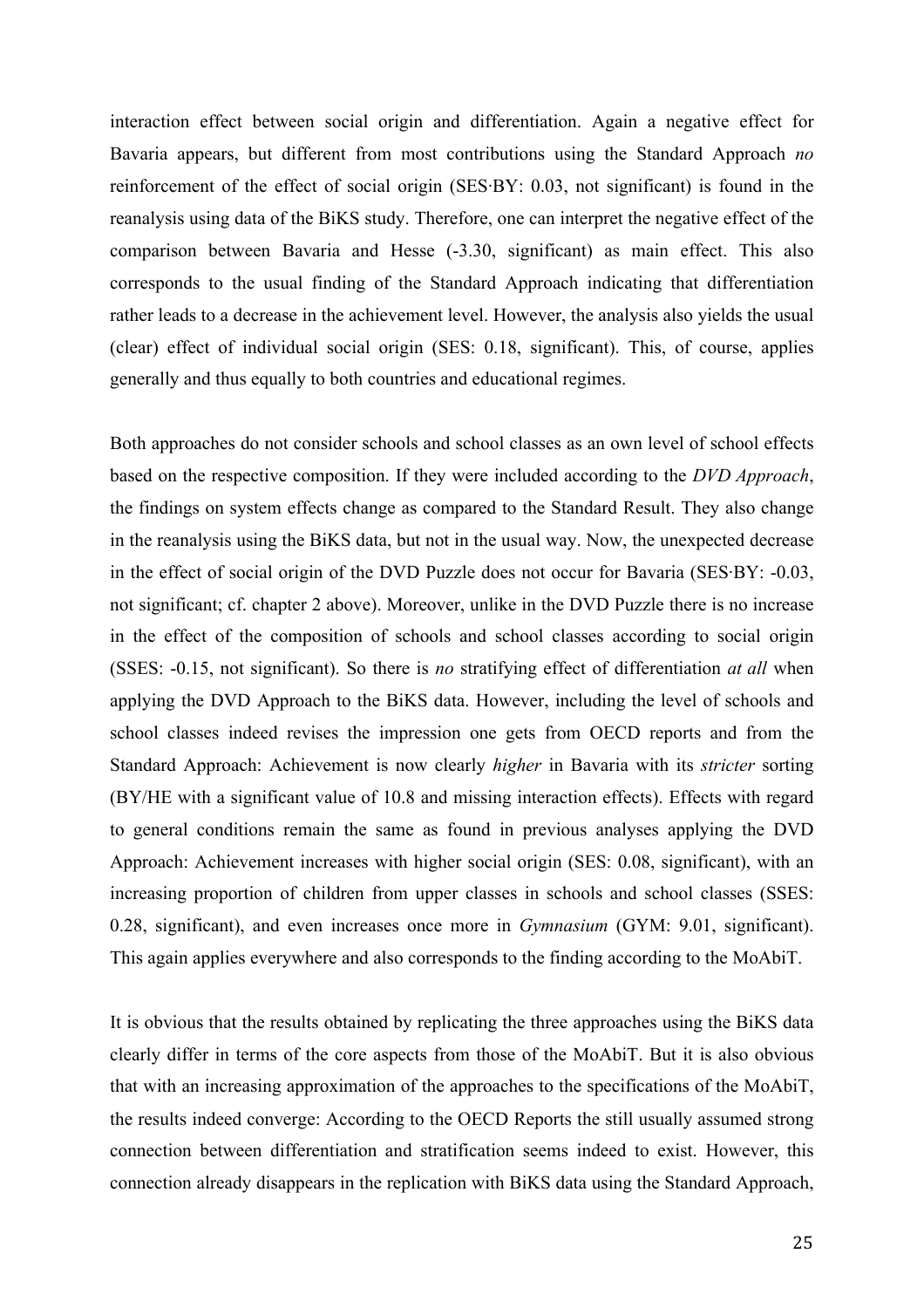but at the latest when applying the DVD Approach and including also the school effects of social origin.

Yet, when comparing the results obtained by the DVD Approach with those of the fully specified MoAbiT, it becomes apparent that general school effects (effects of the composition according to social origin and school types) are more pronounced in the DVD Approach than in the MoAbiT. The reason for this is obvious: Unlike the DVD Approach, the MoAbiT approach includes cognitive abilities and prior achievement as the core conditions for all effects. This leads to a further decrease in the stratifying effects. And then one can also detect what lies behind the strong positive direct effect for Bavaria found with the DVD Approach: the *reinforcement* of the effect of homogenization of schools and school classes in terms of cognitive abilities (SABL·BY: 1.67, significant). However, this will only be recognizable if the model is fully specified and if cognitive abilities are empirically considered with regard to individual and school effects. It also has to be mentioned here, that independent from whether the DVD Approach or the MoAbiT is applied, all of the remaining stratifying effects are *negative*, although they do not exceed the significance threshold. It can be summarized that a *stricter* differentiation rather tends to cause an *increase* in achievement and, if at all, even a higher social permeability for better performance. At least it should be noted that – different from what is usually assumed – institutional sorting according to cognitive abilities by no means inevitably entails an increase of stratification in educational achievement, which is not existent in general.

### 7. A short conclusion

The central finding of analyzing the effects of ability tracking with data of the BiKS study for the country states Bavaria and Hesse in Germany with their differing educational regimes can thus be summarized as follows: Unlike OECD Reports and the Standard Results mostly indicate and provided that the relevant conditions and processes are theoretically correctly specified and empirically controlled, there is *no* empirical evidence for the reinforcement of stratifications in terms of achievement in secondary school due to differentiation of the educational system. In fact, an actually additional *positive* effect of homogenization of schools and school classes according to cognitive abilities emerges, just like it is assumed by the advocates of ability tracking. This finding is supported by the replication of the various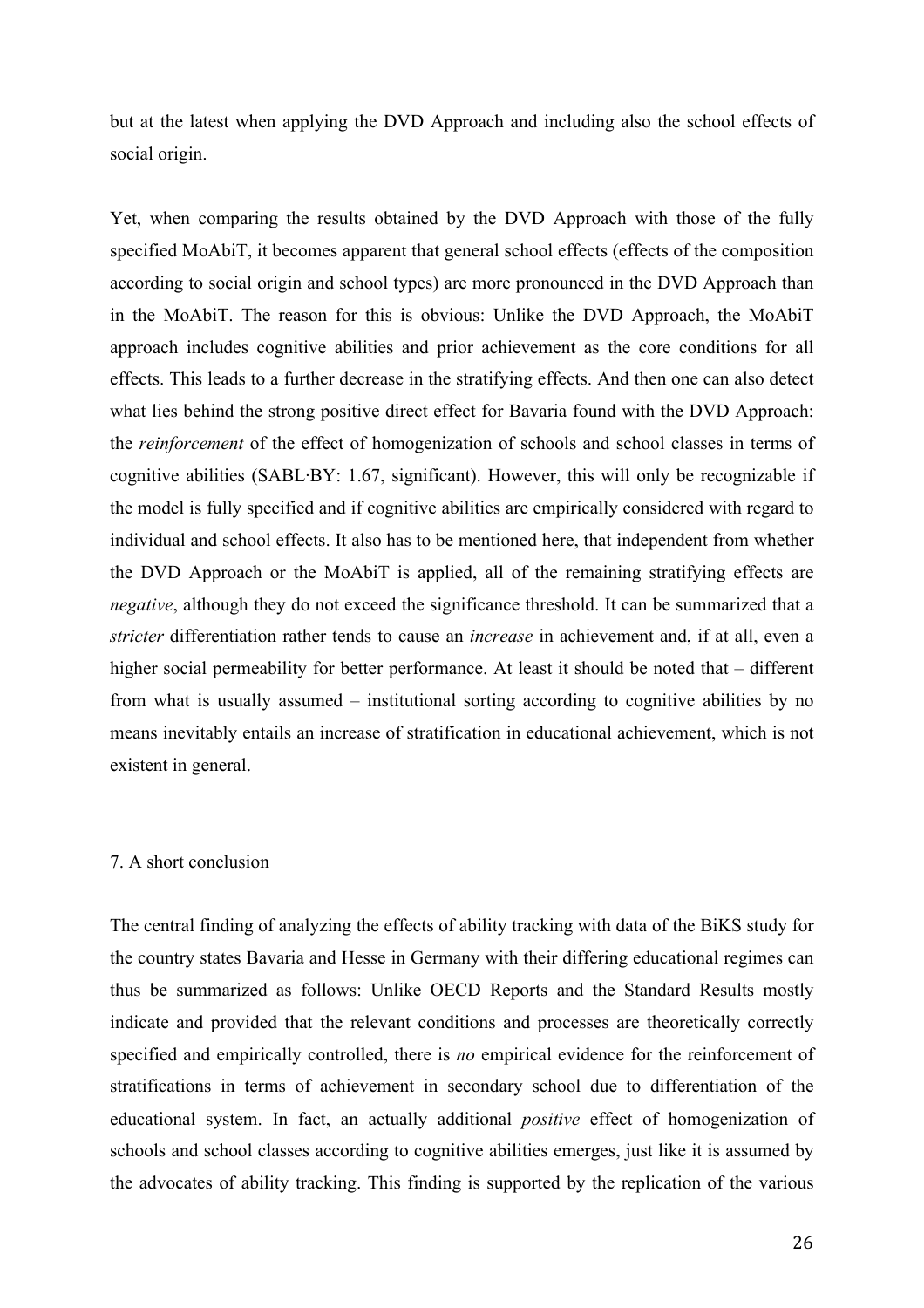(incomplete) approaches: They yield, in essence, the same misleading conclusions in terms of the effects of differentiation, which disappear when approximating a correct specification.

Not all questions could be answered with the data of the BiKS study, like particularly the question of which special conditions of the educational systems are *precisely* responsible for the specific effects. To answer this question it would have been necessary to refer the comparison to more countries and to higher variances especially in terms of contextual variables. Moreover, all variations only refer to the still rather strongly differentiated educational system in Germany. The 'National Educational Panel Study' (NEPS) would allow for extending the data base for Germany, thus making a *national* comparison of all 16 country states possible. The actually required *international* comparison cannot be conducted in the foreseeable future: Although the PISA study is currently the only suitable internationally comparative study which contains the necessary performance measurements in secondary schools, it currently does not contain the decisive conditions of institutional sorting after elementary school – ability or achievement before sorting. And that this will change is at the moment unforeseeable.

Finally, it also reveals that effects of differentiation are not particularly strong overall. This also applies to the positive additional effect of a strict(er) differentiation according to achievement through the homogenization of schools and school classes. And it almost appears as if the debate was nothing but a storm in a teacup which is artificially stimulated by ideologies concerning educational and social policies that have actually no consequences. In any case it should be noted that educational achievement in secondary school *primarily* depends on children's cognitive abilities *and* on the corresponding *composition of schools and school classes* and that there are almost no effects of social origin as a consequence of differentiation according to achievement, if this was statistically controlled. This result of a 'decline of the social' for explaining educational inequality has meanwhile become increasingly obvious (cf. for current overviews and findings Marks, 2014, 2015). The reason why another impression had gained support for such a long time may have something to do with the fact, that a sufficiently systematic theoretical basis had been missing which would have sounded a note of caution. That is to say, that the crucial condition for both educational achievement and institutional sorting is children's cognitive abilities which they have by birth and further develop within families and during *prior* elementary school attendance.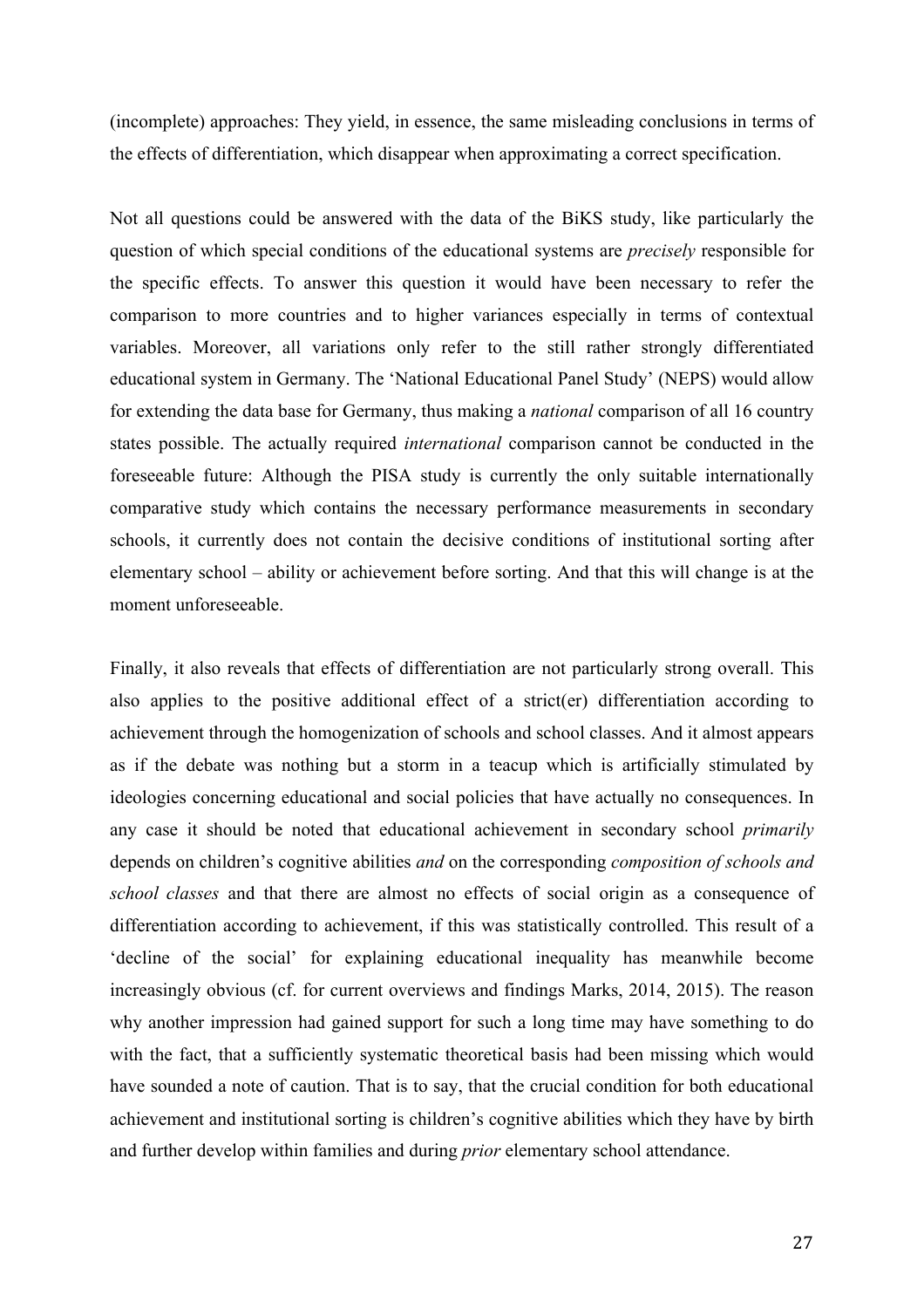- Alba R, Sloan J and Sperling J (2011) The integration imperative: The children of low-status immigrants in the schools of wealthy societies. *Annual Review of Sociology* 37: 395- 415.
- Allison PD (2009) *Fixed effects regression models*. Thousand Oaks, CA: Sage Publications.
- Ammermüller A (2005) Educational opportunities and the role of institutions. *ZEW Discussion Papers* No. 05-44.
- Bauer P and Riphahn RT (2006) Timing of school tracking as a determinant of intergenerational transmission of education. *Economic Letters* 91(1): 90-97.
- Betts JR (2011) The economics of tracking in education. In: Hanushek EA, Machin S and Wößmann L (eds) *Handbook of the Economics of Education*. *Volume 3*. Amsterdam: North Holland, pp. 341-381.
- Böhme K and Weirich S (2012) Der Ländervergleich im Fach Deutsch. In: Stanat P, Pant HA, Böhme K and Richter D (eds) *Kompetenzen von Schülerinnen und Schülern am Ende der vierten Jahrgangsstufe in den Fächern Deutsch und Mathematik. Ergebnisse des IQB-Ländervergleichs 2011*. Münster: Waxmann, pp. 103-116.
- Bol T, Witschge J, Van de Werfhorst HG and Dronkers J (2014) Curricular tracking and central examinations: Counterbalancing the impact of social background on student achievement in 36 countries. *Social Forces* 92(4): 1545-1572.
- Boudon R (1974) *Education, opportunity, and social inequality: Changing prospects in Western society*. New York: Wiley.
- Burgess SM, Dickson M and Macmillan L (2014) Selective schooling systems increase inequality. *IZA Discussion Paper* No. 8505.
- Brunello G and Checchi D (2007) Does school tracking affect equality of opportunity? New international evidence. *Economic Policy* 22 (52): 781-861.
- Dronkers J (2015) In wiens voordeel werkt selectie aan het begin van het voortgezet onderwijs? Een nieuwe benadering van een oude vraag. *Mens & Maatschappij* 90(1): 5-24.
- Dronkers J, Van der Velden R and Dunne A (2011) The effects of educational systems, school-composition, track-level, parental background and immigrants' origins on the achievement of 15-years old native and immigrant students. A reanalysis of PISA 2006. *ROA-RM-2011/6*. Maastricht: ROA Research Centre for Education and the Labour Market.
- Dronkers J, Van der Velden R and Dunne A (2012) Why are migrant students better off in certain types of educational systems or schools than in others? *European Educational Research Journal* 11(1): 11-44.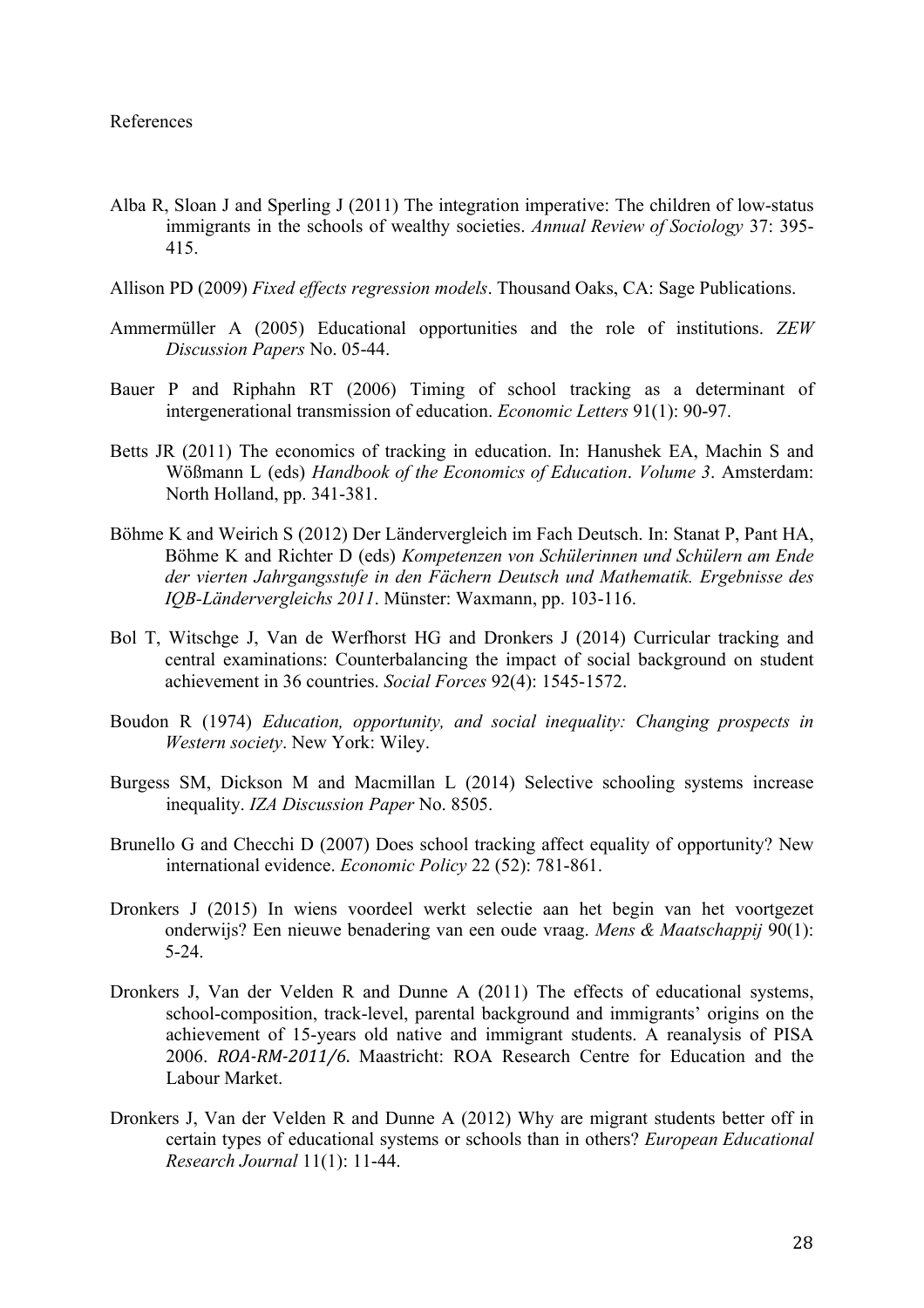- Dronkers J and Korthals R (2015) Systems' tracking, schools' entrance requirements and educational performance by migrants' children. In: Hadjar A and Gross C (eds) *Education systems and educational inequalities*. Bristol: Policy Press (forthcoming).
- Duflo E, Dupas P and Kremer M (2011) Peer effects, teacher incentives, and the impact of tracking: Evidence from a randomized evaluation in Kenya. *American Economic Review* 101(5):1739-1774.
- Dunne A (2010) *Dividing lines. Examining the relative importance of between- and withinschool differentiation during lower secondary education*. PhD Thesis, European University Institute, Florence.
- Dustmann C, Frattini T and Lanzara G (2012) Educational achievement of second generation immigrants: An international comparison. *Economic Policy* 27(69): 143-185.
- Erikson R, Goldthorpe JH, Jackson M, Yaish M and Cox DR (2005) On class differentials in educational attainment. *Proceedings of the National Academy of Sciences of the United States of America* 102(27): 9730-9733.
- Esser H (2013) Ethnische Bildungsungleichheit und Bildungssysteme: Der Blick in die Bundesländer. In: McElvany N, Gebauer MM, Bos W and Holtappels HG (eds) *Jahrbuch der Schulentwicklung. Band 17: Daten, Beispiele und Perspektiven*. Weinheim: Beltz Juventa, pp. 80-101.
- Esser H (2015a) Bildungssysteme und ethnische Bildungsungleichheit. In: Diehl C, Hunkler C and Kristen C (eds) *Ethnische Ungleichheiten im Bildungsverlauf: Mechanismen, Befunde, Debatten*. Wiesbaden: Springer VS (forthcoming).
- Esser H (2015b) Sorting and (much) more. The standard-approach and the DVD-puzzle on effects of educational systems on educational inequalities. In: Hadjar A and Gross C (eds) *Education Systems and Educational Inequalities*. Bristol: Policy Press (forthcoming).
- Esser H (2015c) Educational systems and educational inequality. The model ability tracking and empirical findings. In: Blossfeld H-P (ed) *Differentiation in secondary education and its short- and longer-term effects on inequality of educational opportunities* (forthcoming).
- Ganzeboom HBG and Treiman DJ (1996) Internationally comparable measures of occupational status for the 1988 international standard classification of occupations. *Social Science Research* 25: 201-239.
- Hanushek EA and Wößmann L (2006) Does educational tracking affect performance and inequality? Differences-in-differences evidence across countries. *The Economic Journal* 116: C63-C76.
- Hanushek EA and Wößmann L (2011) The economics of international differences in educational achievement. In: Hanushek EA, Machin S and Wößmann L (eds) *Handbook of the Economics of Education. Volume 3*. Amsterdam: North-Holland, pp. 89-200.
- Horn D (2009) Age of selection counts: a cross-country analysis of educational institutions. *Educational Research and Evaluation 15*(4): 343-366.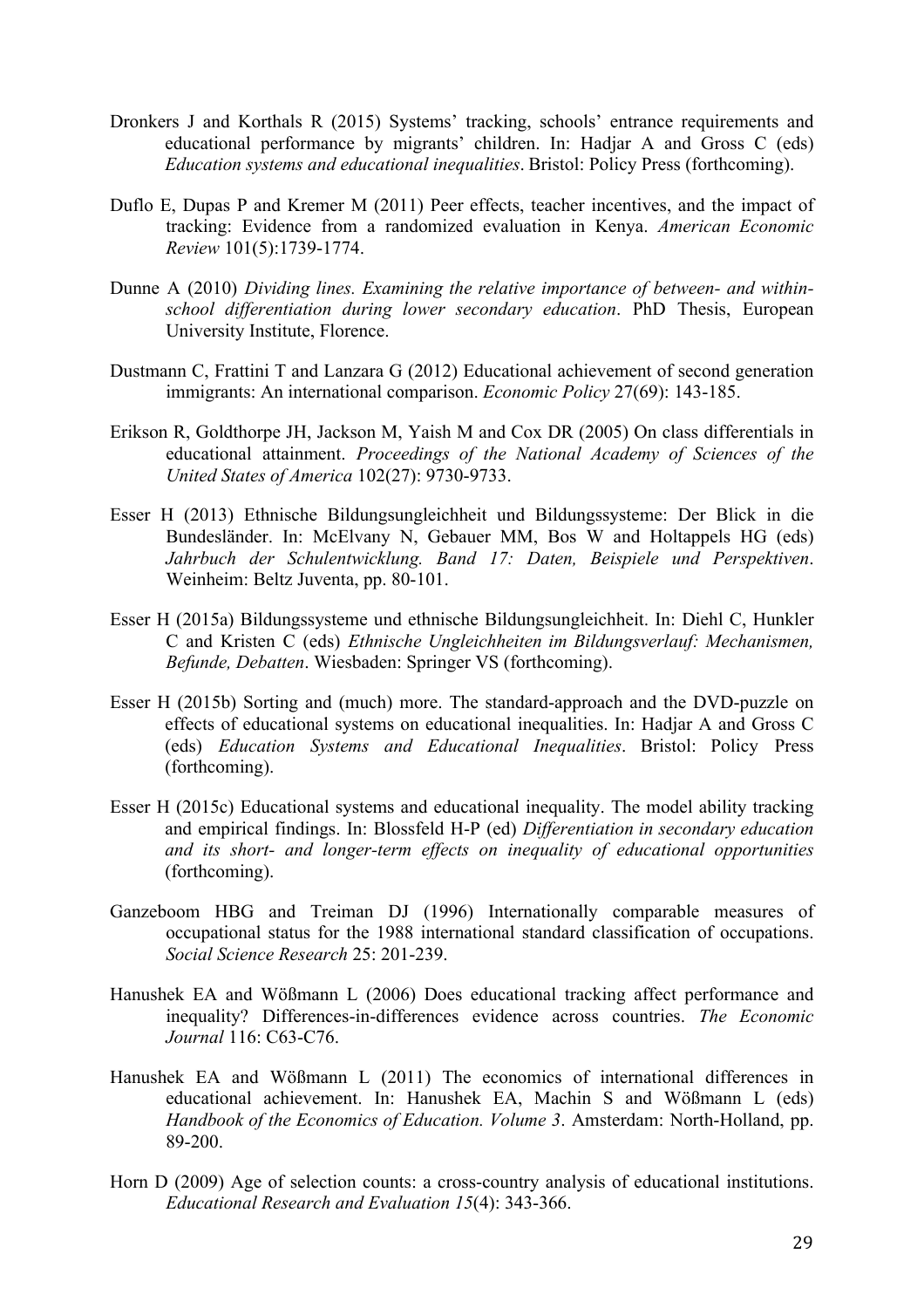- Horn D (2013) Diverging performances: the detrimental effects of early educational selection on equality of opportunity in Hungary. *Research in Social Stratification and Mobility*  32: 25-43.
- Jackson M (2013) Introduction: How is inequality of educational opportunity generated? The case for primary and secondary effects. In: Jackson M (ed) *Determined to succeed? Performance versus choice in educational attainment*. Stanford, CA: Stanford University Press, pp. 1-55.
- Korthals R (2012) Selection and tracking in secondary education: A cross country analysis of student performance and educational opportunities. *ROA-RM-2012/14*. Maastricht: ROA Research Centre for Education and the Labour Market.
- Marks GN (2005) Cross-national differences and accounting for social class inequalities in education. *International Sociology* 20(4): 483-505.
- Marks GN (2014) *Education, social background and cognitive ability. The decline of the social*. London: Routledge.
- Marks GN (2015) Are school-SES effects statistical artefacts? Evidence from longitudinal population data. *Oxford Review of Education* 14(1): 122-144.
- Meier V and Schütz G (2007) The economics of tracking and non-tracking. *Ifo Working Paper* No. 50.
- Merry JJ (2013) Tracing the U.S. deficit in PISA reading skills to early childhood: Evidence from the United States and Canada. *Sociology of Education* 86(3): 234-252.
- Müller W and Kogan I (2010) Education. In: Immerfall S and Therborn G (eds) *Handbook of European Societies: Social Transformations in the 21st Century*. New York: Springer, pp. 217-289.
- OECD (2014) *PISA 2012 Results: What students know and can do. Student performance in mathematics, reading and science. Volume I (Revised edition, February 2014)*. OECD Publishing.
- Pfost M and Artelt C (2013) Reading literacy development in secondary school and the effect of differential institutional learning environments. In: Pfost M, Artelt C and Weinert S (eds) *The development of reading literacy from early childhood to adolescence. Empirical findings from the Bamberg BiKS longitudinal studies*. Bamberg: University of Bamberg Press, pp. 229-277.
- Ruhose J and Schwerdt G (2015) Does Early Educational Tracking Increase Migrant-Native Acievement Gaps? Differences-In-Differences Evidence Across Countries. IZA Discussion Paper 8903.
- Schipolowski S and Böhme K (2010) Die sprachlichen Kompetenzen in den Ländern. In: Köller O, Knigge M and Tesch B (eds) *Sprachliche Kompetenzen im Ländervergleich*. Münster: Waxmann, pp. 87-96.
- Schlotter M (2011) The effect of preschool attendance on secondary school track choice in Germany. Evidence from siblings. *Ifo Working Paper* No. 106.